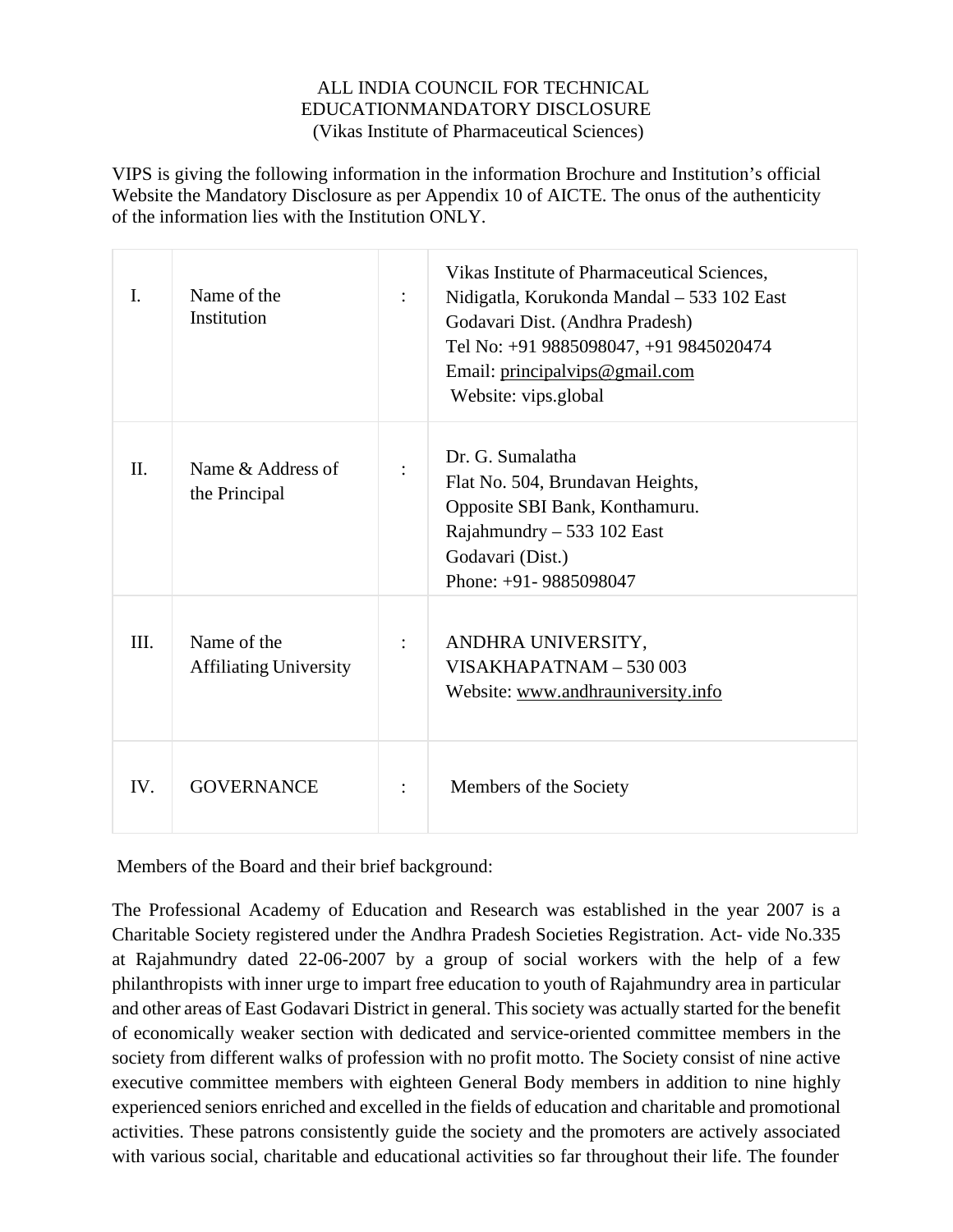Chairman of the society is late Sri. J. Lakshmi Narayana is Retired from the Services of Government of A.P. as Deputy Collector and actively involved in various charitable and promotional activities of the education.

The Chairman Sri T.Ch. Subba Rao is a well-known businessman and known for his philanthropist activities. He served as Director, Chamber of Commerce, Rajahmundry and held several positions throughout his career. He is actively involved in various charitable and promotional activities particularly in the field of education. He has helped more than 50 poor students to pursue their studies and settle in their life.

Dr. T. Bharath Vikas is young and dynamic personality known in student community has been taken over the charge as Secretary of the society from 2021. He completed his PharmD from Rajiv Gandhi University of Health Sciences, Karnataka. He served as Vice-President of The Indian Pharmaceutical Association, Students Forum, Mumbai. He had the distinction of being member of various professional bodies like IPA, ISTE, FIP, and also served as core committee member of 71st IPSF world congress held at Hyderabad, IPC held at Visakhapatnam, Hyderabad. He has visited Spain, Switzerland, Portugal, Egypt, Dubai, Australia, Singapore, Thailand, etc., to attend various International Congress of FIP, FAPA, AASP, SEAR Pharm Forum, WHO and presented 2 Oral and 10 posters. He has organized 6 IPA students congress, two International Conventions, 6 National workshops, 5 seminars on career prospects in pharmacy; in addition to National sports meet and National Elocution competition to Pharmacy students at various places throughout the country.

The other management committee members are Sri. T. Satya Srinivasa Rao, Vice- Chairman, T.L. Sunayana, Joint Secretary, Sri. T.Nagesh Kumar, Treasurer, Directors –Smt.A.Durga Rani, , Smt.Ganga Bhavani, Smt.Lakshmi Rani are highly qualified and educated people who are actively involved in uplifting and fulfilling the objectives of the society.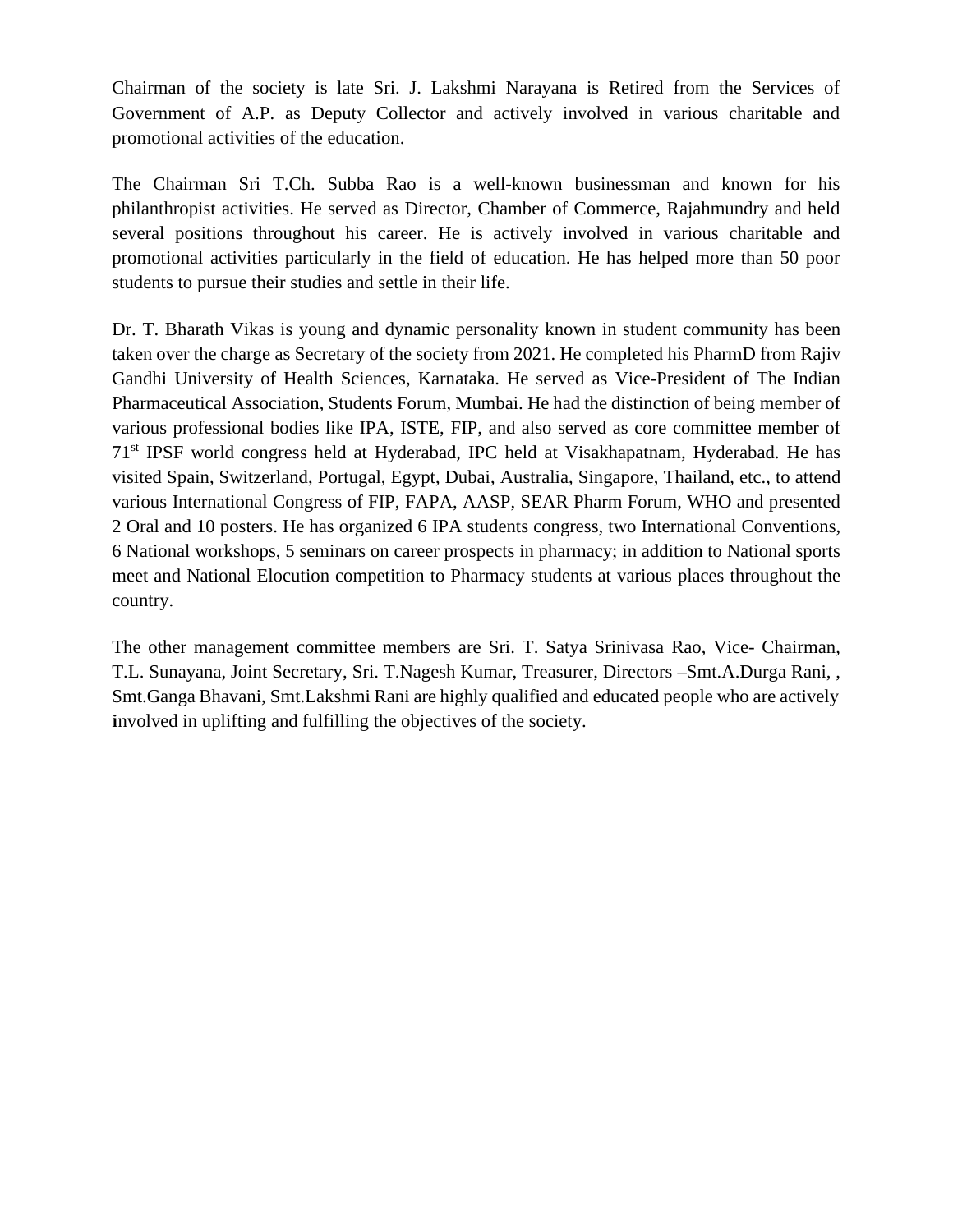#### Management Members of Society:

| S. No          | Name                    | Position      | Qualification             | Experience<br>in Years | Occupation             |
|----------------|-------------------------|---------------|---------------------------|------------------------|------------------------|
| $\mathbf{1}$   | Sri. T. Ch. Subba Rao   | Chairman      | B.A                       | 50                     | <b>Business</b>        |
| $\overline{2}$ | Sri. T.S. Srinivasa Rao | Vice-Chairman | <b>B.Com</b>              | 30                     | Rtd. Govt.<br>Employee |
| $\overline{3}$ | Dr. T. Bharath Vikas    | Secretary     | Pharm D                   | 5                      | Administration         |
| $\overline{4}$ | Miss. T.L. Sunayana     | Jt. Secretary | B.Tech, M.S.              | $\overline{2}$         | Engineer               |
| 5              | Mr. T. Nagesh Kumar     | Treasurer     | <b>B.Com</b>              | 24                     | Judiciary              |
| 6              | Dr. T.V. Narayana       | Director      | M.Pharm.,<br>M.Phil., PhD | 32                     | Teaching               |
| $\overline{7}$ | Smt. A. Durga Rani      | Director      | B.Sc                      | 22                     | Social worker          |
| 8              | Smt. T. Lakshmi Rani    | Director      | B.A                       | 18                     | Social worker          |
| 9              | Smt. A. Ganga Bhavani   | Director      | B.A                       | 15                     | Social worker          |

#### Members of Academic Advisory Body:

| S. No          | Name                  | Position            | Qualification              | Experience<br>in Years | Occupation                     |
|----------------|-----------------------|---------------------|----------------------------|------------------------|--------------------------------|
|                | Dr. Rao VSV Vadlamudi | Chairman            | M.Pharm., Ph.D             | 35                     | R&D                            |
| $\overline{2}$ | Dr. P. Rajeswara Rao  | Member              | M.Pharm., Ph.D             | 40                     | Teaching and<br>Administration |
| 3              | Dr. C. Ramesh         | Member              | M.Pharm., Ph.D             | 40                     | Teaching and<br>Administration |
| $\overline{4}$ | Mr. R. Rami Reddy     | Member              | M.Pharm                    | 30                     | Industry                       |
| 5              | Dr. T.V. Narayana     | Member<br>Secretary | M.Pharm.,<br>M.Phil., Ph.D | 32                     | Teaching                       |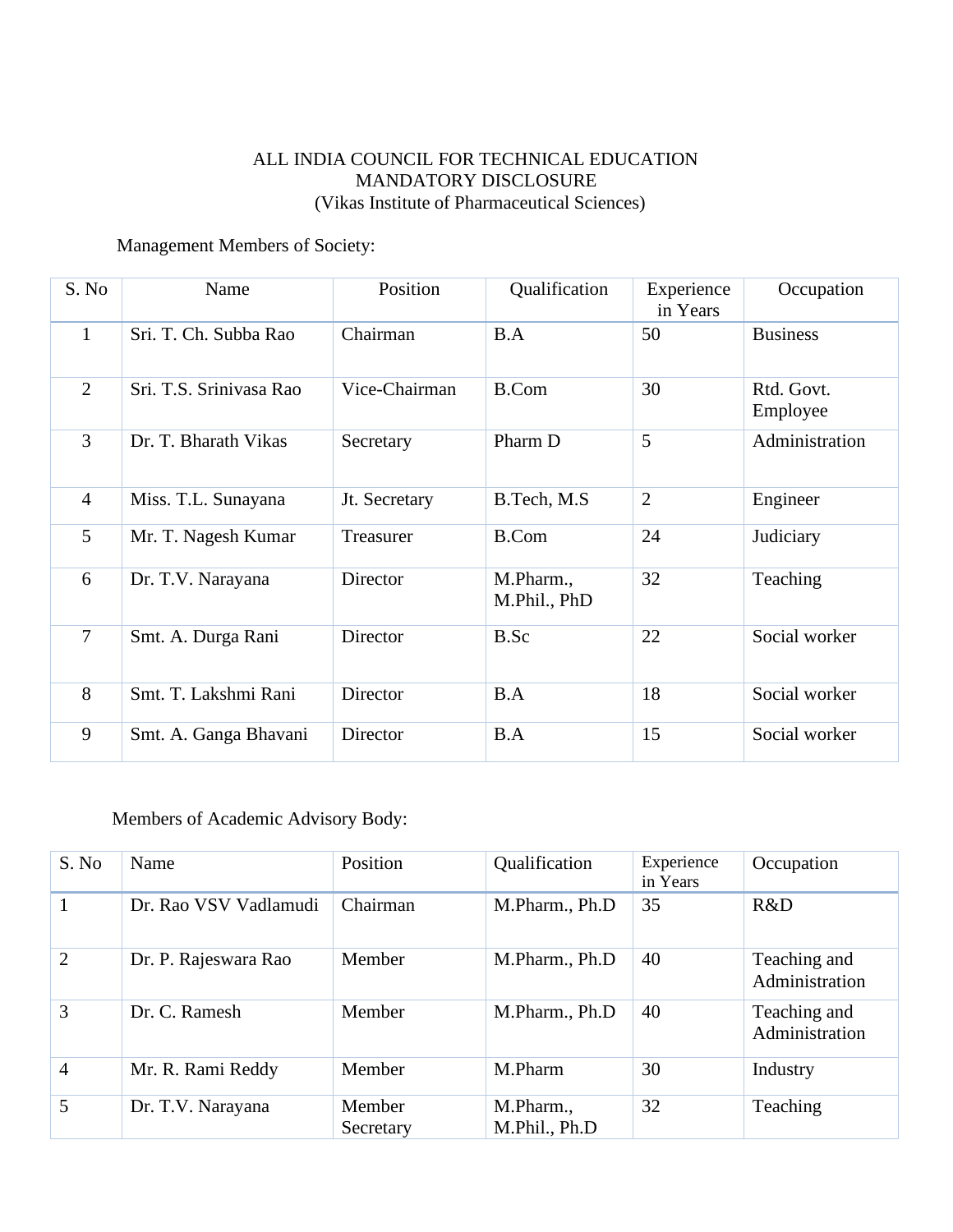Frequency of the Board Meetings and Academic Advisory Body:

The Board meetings of the Executive committee will be held once in every two months.The Governing council meetings will be held once in 3 months. In addition to this the academic committee meeting will be held every month. The annual general body meetings will be held once in a year in January.

Organizational chart and processes:

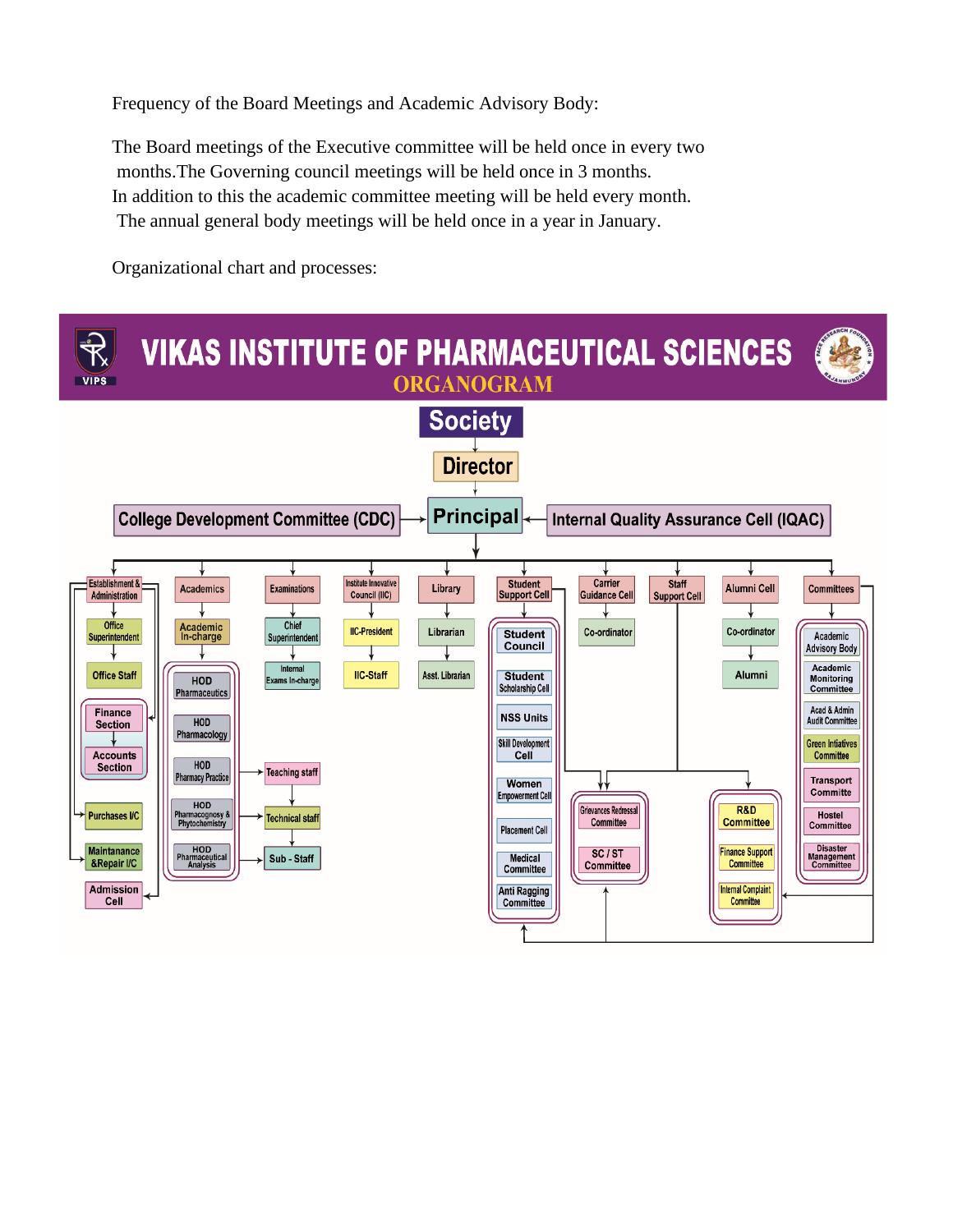# Committee for SC/ST:

| S. No | Name                    | Position                                                | Qualification    | Experience<br>in Years | Occupation       |
|-------|-------------------------|---------------------------------------------------------|------------------|------------------------|------------------|
|       | Mr. E. Suresh Babu      | Chairman                                                | M.Pharm          | 10                     | Assoc. Professor |
| 2     | Mrs. D. Anupama         | Member                                                  | M.Pharm, (Ph.D.) | 10                     | Asst. Professor  |
| 3     | K. Hemanth Kumar        | <b>Student Rep</b><br>(Senior)                          | Pharm D 3rd Y    | $-$                    | $- -$            |
| 4     | M. Kamala Priya Kalyani | <b>Student Rep</b><br>(Junior)                          | B.Pharm 2nd Y    | $-$                    | --               |
| 5     | Sri. Pavan Kumar Reddy  | Circle Inspector,<br>Korukonda Police<br><b>Station</b> |                  | $-$                    | Law & Order      |

# Anti-Ragging Committee:

| S. No          | Name                    | Position                                                | Qualification              | Experience<br>in Years | Occupation               |
|----------------|-------------------------|---------------------------------------------------------|----------------------------|------------------------|--------------------------|
| $\mathbf{1}$   | Dr. T.V. Narayana       | Chairman                                                | M.Pharm,<br>M.Phill, Ph.D. | 32                     | Professor &<br>Director  |
| 2              | Dr. G. Sumalatha        | Coordinator                                             | M.Pharm, Ph.D.,<br>N.PDF   | 15                     | Professor &<br>Principal |
| 3              | Mr. P. Vasubabu         | PG In-charge                                            | M.Pharm (Ph.D.)            | 10                     | Asst. Professor          |
| $\overline{4}$ | Dr. D. Sri Lakshmi      | UG In-charge                                            | M.Pharm, Ph.D.             | 10                     | Professor                |
| 5              | Dr. D. Srinivasa Sastry | Boy's Hostel In-<br>charge                              | M.Pharm, Ph.D.             | 15                     | Professor                |
| 6              | Mrs. K. P.S. Praneetha  | Girl's Hostel In-<br>charge                             | M.Pharm                    | $\overline{2}$         | Asst. Professor          |
| $\overline{7}$ | Mr. Vishnu Vamsi        | <b>Student Rep</b><br>(Senior)                          | Pharm D 5th Y              | $-$                    | $-$                      |
| 8              | Mr. Bhargava Reddy      | <b>Student Rep</b><br>(Junior)                          | B.Pharm 3rd Y              | $-$                    | $-$                      |
| 9              | Mr. Varun Sharma        | <b>Student Rep</b><br>(Junior)                          | Pharm D 2nd yr             | $-$                    | $-$                      |
| 10             | Miss. K. Vineela        | <b>Student Rep</b><br>(Junior)                          | B.Pharm 2nd yr             | $-$                    | $-$                      |
| 11             | Sri. Pavan Kumar Reddy  | Circle Inspector,<br>Korukonda Police<br><b>Station</b> |                            | $- -$                  | Law & Order              |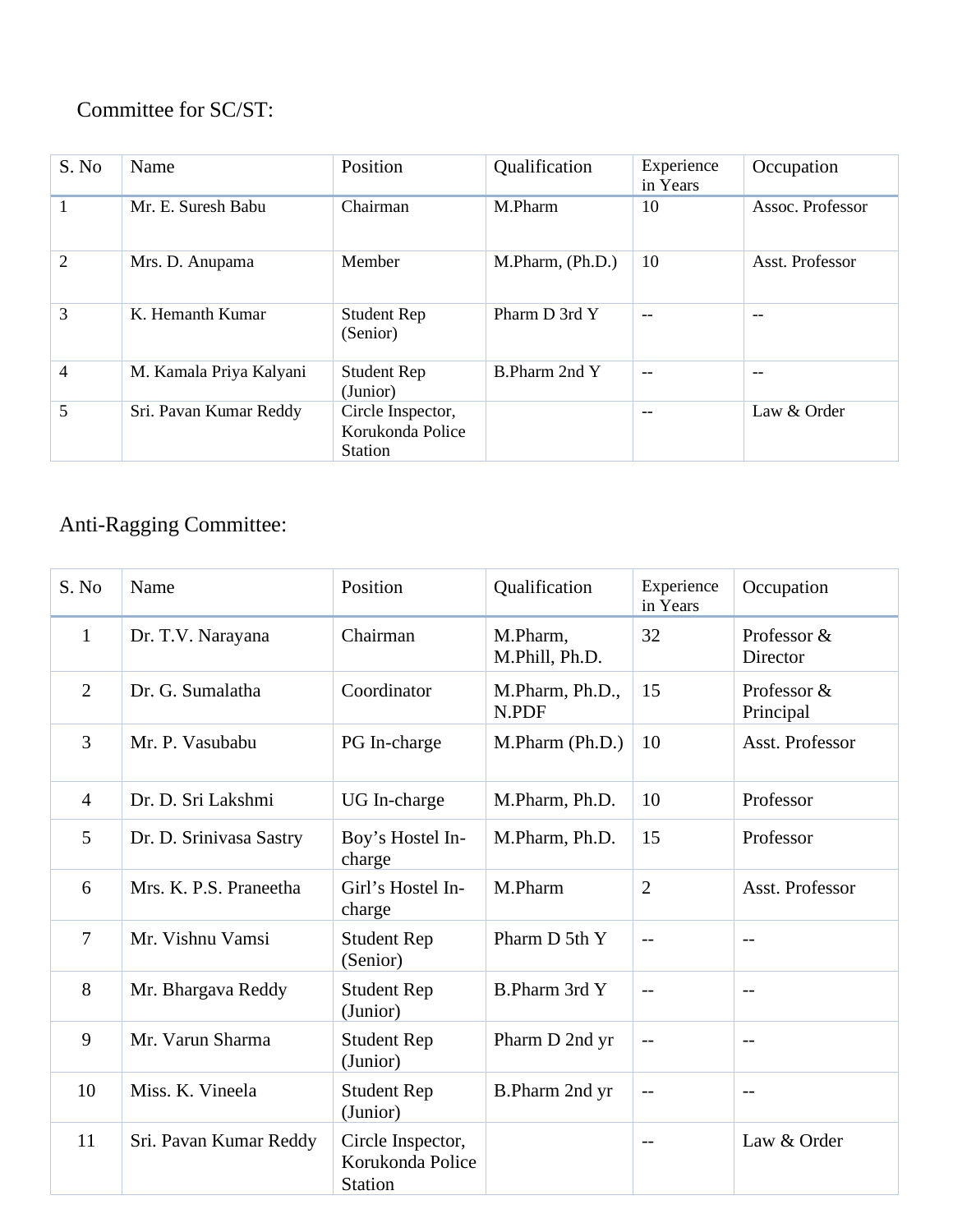|       | OTTO PRITOD TELEVIZIONI OVAIHIITIROO TVA DIRROHIMA |          |                     |                        |                  |
|-------|----------------------------------------------------|----------|---------------------|------------------------|------------------|
| S. No | Name                                               | Position | Qualification       | Experience<br>in Years | Occupation       |
|       | Dr. S. Muralidhar                                  | Chairman | M. Pharm,<br>Ph.D.  | 20                     | Professor & HOD  |
| 2     | Mr. J. John<br>Kirubakaran                         | Member   | M.Pharm,<br>(Ph.D.) | 14                     | Assoc. Professor |

Nominated by

University<br>Member Secretary

Grievance's redressal committee for Students:

3 Mrs. P. Geetha Bhavani Member M.Pharm,

5 Dr. T. V. Narayana Member Secretary M. Pharm,

## Grievance's redressal committee for Staff:

4 Ombudsman Member

| S. No          | Name                     | Position                             | Qualification              | Experience<br>in Years | Occupation                     |
|----------------|--------------------------|--------------------------------------|----------------------------|------------------------|--------------------------------|
|                | Dr. Rao VSV<br>Vadlamudi | Chairman                             | M.Pharm, Ph.D.             | 35                     | R&D                            |
| $\overline{2}$ | Dr. P. Rajeswara Rao     | Member                               | M.Pharm, Ph.D.             | 40                     | Teaching $&$<br>Administration |
| 3              | Mrs. P. Geetha Bhavani   | Member                               | M.Pharm,<br>(Ph.D.)        | 12                     | Assoc. Professor               |
| $\overline{4}$ | Ombudsman                | Member<br>Nominated by<br>University |                            |                        |                                |
| 5              | Dr. T. V. Narayana       | <b>Member Secretary</b>              | M.Pharm,<br>M.Phill, Ph.D. | 32                     | Professor & Director           |

(Ph.D.)

M.Phill, Ph.D.

12 Assoc. Professor

32 Professor & Director

### Internal Complaint Committee (ICC):

| S. No          | Name                        | Position                                                | Qualification             | Experience<br>in Years | Occupation               |
|----------------|-----------------------------|---------------------------------------------------------|---------------------------|------------------------|--------------------------|
| 1              | Dr. G. Sumalatha            | Chairman                                                | M. Pharm,<br>Ph.D., N.PDF | 15                     | Professor &<br>Principal |
| $\overline{2}$ | Dr. B. Madhuharika          | Member                                                  | M.Pharm, Ph.D.            | 10                     | Professor                |
| 3              | Mrs. K. Ramya               | Member                                                  | M.Pharm,<br>(Ph.D.)       | 10                     | Asst. Professor          |
| $\overline{4}$ | Sri, Pavan Kumar<br>Reddy   | Circle Inspector,<br>Korukonda Police<br><b>Station</b> |                           | --                     | Law & Order              |
| 5              | Smt. P. Rajani Sesha<br>Sai | Mayor,<br>Rajahmundry<br>Corporation                    |                           | --                     |                          |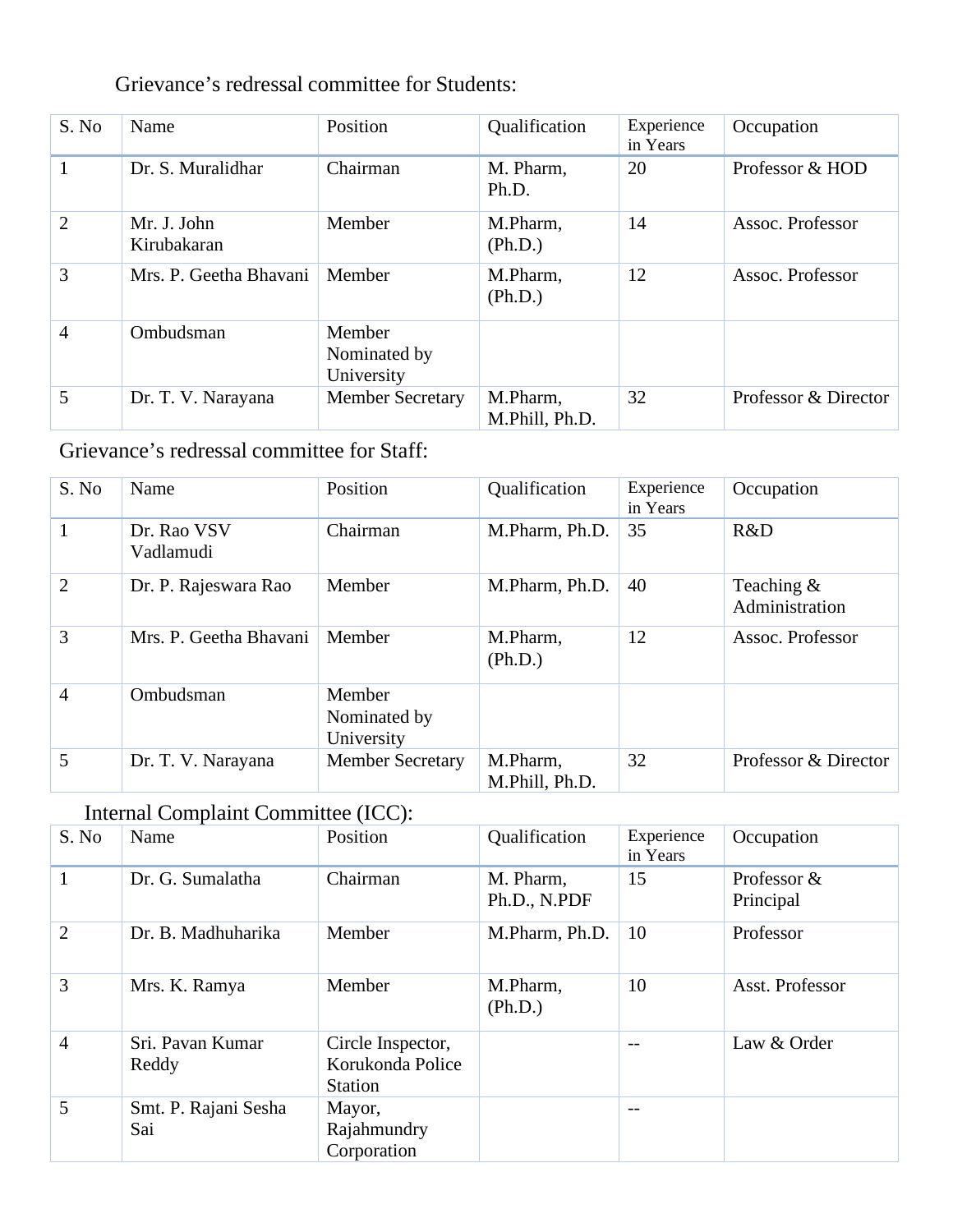# Internal Quality Assurance Cell (IQAC):

| S. No          | Name                                                                   | Position                              | Qualification              | Experience<br>in Years | Occupation                    |
|----------------|------------------------------------------------------------------------|---------------------------------------|----------------------------|------------------------|-------------------------------|
| $\mathbf{1}$   | Dr. G. Sumalatha                                                       | Chairman                              | M. Pharm,<br>Ph.D., N.PDF  | 15                     | Professor &<br>Principal      |
| $\overline{2}$ | Dr. D. Sri Lakshmi                                                     | Coordinator                           | M.Pharm, Ph.D.             | 10                     | Professor                     |
| 3              | Dr. T. V. Narayana                                                     | Management<br>Member                  | M.Pharm,<br>M.Phill, Ph.D. | 32                     | Professor &<br>Director       |
| $\overline{4}$ | Dr. T.Bharath Vikas                                                    | Management<br>Member                  | Pharm D                    | 5                      | Secretary &<br>Administration |
| 5              | Mr. S. Venkateswarlu                                                   | Administrative<br><b>Staff Member</b> | M.Com                      | 12                     | Office<br>Superintendent      |
| 6              | Dr. S. Princely                                                        | Member                                | M.Pharm, Ph.D.             | 11                     | Assoc. Professor              |
| $\tau$         | Mrs. P. Geetha Bhavani                                                 | Member                                | M.Pharm (Ph.D.)            | 12                     | Assoc. Professor              |
| 8              | Mr. B. V. B. Balajji                                                   | Member                                | M.Pharm (Ph.D.)            | 9                      | Assoc. Professor              |
| 9              | Mr. E. Suresh Babu                                                     | Member                                | M.Pharm                    | 10                     | Assoc. Professor              |
| 10             | Mrs. D. Anupama                                                        | Member                                | M.Pharm (Ph.D.)            | 10                     | Asst. Professor               |
| 11             | Mr. P. Vasu Babu                                                       | Member                                | M.Pharm (Ph.D.)            | 10                     | Asst. Professor               |
| 12             | Mrs. K. P. S. Praneetha                                                | Member                                | M.Pharm                    | $\overline{2}$         | Asst. Professor               |
| 13             | Ms. K. Rachana Reddy                                                   | Student Alumni                        | Pharm D                    | $-$                    |                               |
| 14             | Ms. K Pravalika                                                        | Student Alumni                        | Pharm.D                    |                        |                               |
| 15             | Ms. Shaheela                                                           | Student Alumni                        | Pharm.D                    |                        |                               |
| 16             | Mr. M Varun Sarma                                                      | <b>Student Member</b>                 | Pharm.D                    |                        |                               |
| 17             | Ms. Ch Hema                                                            | <b>Student Member</b>                 | Pharm.D                    |                        |                               |
| 18             | Ms. M Kamala Priya<br>Kalyani                                          | <b>Student Member</b>                 | <b>B.Pharm</b>             |                        |                               |
| 19             | Mr. P Santhosh Kumar                                                   | <b>Student Member</b>                 | <b>B.Pharm</b>             |                        |                               |
| 20             | Dr. G. Vijay Kumar,<br>Managing Director SAI<br>Hospitals              | <b>Local Member</b>                   | MBBS, MD                   | 20                     |                               |
| 21             | Kiran,<br>Usha<br>Dr.<br>Professor, GSL Medical<br>College Rajahmundry | <b>Local Member</b>                   | MBBS, MD                   | 25                     |                               |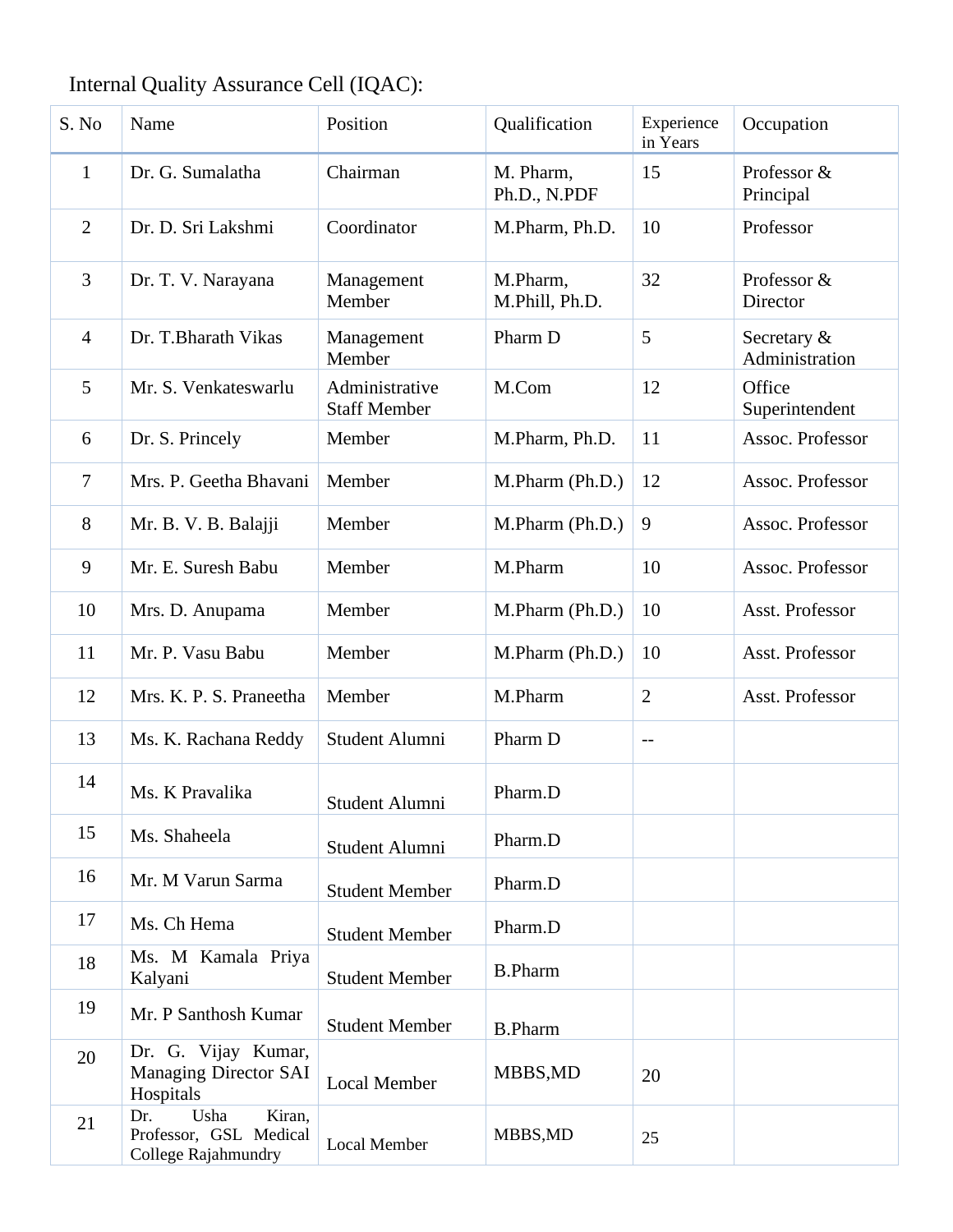Nature and Extent of involvement of faculty and students in academic affairs/ improvements:

The main goal and object of the society is to achieve the total quality management by implementing appropriate quality measures like Accreditation, ISO-9000, Bench marking, Ranking list. The basic parameters adopted are Defining Mission, Clear Objectives and Laying of Standards. The society is monitoring and maintaining the quality sustenance that is a continuous process and continuous programme.

The recruitment board constitutes of governing council members and subject experts for the selection and appointment of faculty. The faculty members are encouraged to do research activities by providing additional increment for presenting technical paper in various pharmacy conferences. The faculty members were sponsored by the management to attend both National and International conferences every year totaling more than 50 Nos. till date. The staff will be paid AICTE pay scales with updated allowances like PF, ESI, etc., as per the qualification and experience. Promotions, incentives and other benefits are based on their performance. The staff will be entitled for benefits like P.F, Group Insurance, Social Security Scheme, Children Education, Transportation and other facilities.

Mechanism / Norms & Procedure for democratic / good Governance:

Academic audit is being implemented which is an educational exercise to assess and evaluate the performance of teachers and to have a pragmatic view about what is present status of academic standards. The mission statements are very closely connected with the management and the policy that is designed by the managements. The set of goals and aims one related to the staff and students and the outcome are directly proportional to the funding by the facilities.

Student Feedback on Institutional Governance/ faculty performance:

The management is relying upon Bench Marks that is search for best practices that will lead to superior performances and related to input indicators rather than output indicators. It is ongoing, systematic means of measuring and comparing the work process of an organization. The Institution is using strong IT support from company V-Medulife, and using a unique integrated teaching learning platform.

Grievance redressal mechanism for faculty, staff and student:

The Grievance redressal committee has been formed to address the grievances of faculty, staff and students and details were uploaded on website. The management is following the policies to promote excellence among faculty by sponsoring them to attend various seminars, workshops, faculty development programmes (FDP), quality improvement programmes (QIP) of AICTE etc., The college operates on the premise that pharmacy education is for the public good in the public trust, and embraces the belief that the integration of research and teaching is essential for academic success with following core academic values:

- Institutional autonomy.
- Collegiality and shared governance
- The intellectual and academic authority of faculty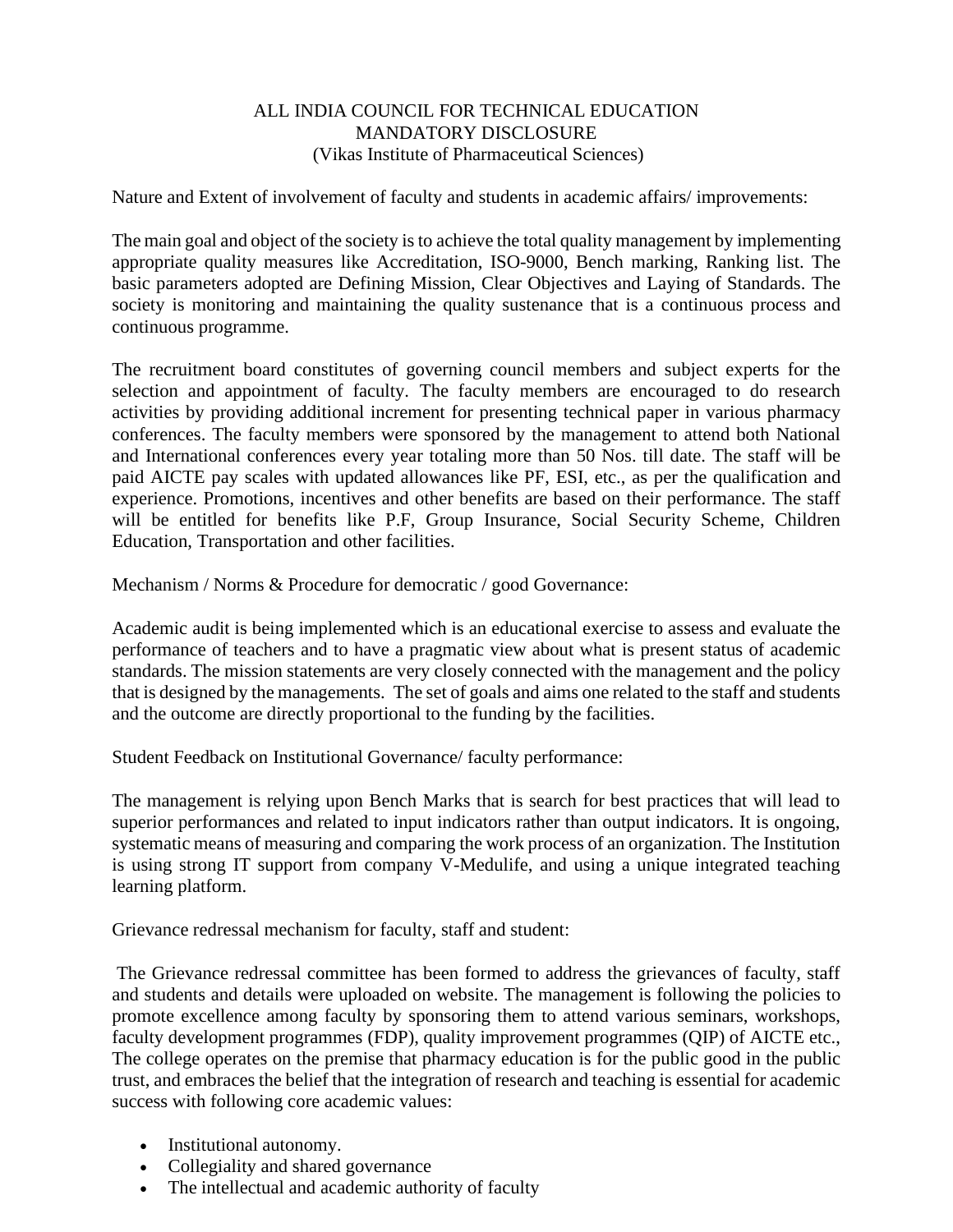#### V. PROGRAMMES

• Name of the programmes approved by the AICTE : UG  $\&$  PG  $\&$  PharmD

• Name of the Programmes accredited by the AICTE : --Nil--

• For each programme the following details are to be given :

- Name : B.Pharm, No. of seats : 100 Duration : 04 Years Cut off mark / rank for admission during the last three years: As per Govt. allotmentFee : As prescribed by Govt. of AP (Rs. 47,900-00) Placement Facilities: Available Campus placement in last three years with minimum salary: 141 No - Rs.15, 000-00 Maximum salary : Rs.25,000-00
- Name : M.Pharm (Pharmaceutics), No. of seats : 15 Duration : 02 Years Cut off mark / rank for admission during the last three years: As per Govt allotment Fee : As prescribed by Govt. of AP (Rs. 59,400-00) Placement Facilities: Available Campus placement in last three years with minimum salary: 6 No – Rs.25, 000-00 Maximum salary : Rs.40, 000-00
- Name : M.Pharm (Pharmaceutical Analysis), No. of seats : 15 Duration : 02 Years Cut off mark / rank for admission during the last three years: As per Govt. allotmentFee : As prescribed by Govt. of AP (Rs. 59,400-00) Placement Facilities: Available Campus placement in last three years with minimum salary: 14 No – Rs.25, 000-00 Maximum salary : Rs.40, 000-00 & Rs.32, 500-00
- Name : M.Pharm (Industrial Pharmacy), No. of seats : 12 Duration : 02 Years Cut off mark / rank for admission during the last three years: As per Govt. allotmentFee : As prescribed by Govt. of AP (Rs. 59,400-00) Placement Facilities: Available Campus placement in last three years with minimum salary: No admissions Maximum salary and average salary : No admissions
- Name : M.Pharm (Regulatory Affairs), No. of seats : 15 Duration : 02 Years Cut off mark / rank for admission during the last three years: As per Govt. allotmentFee : As prescribed by Govt. of AP (Rs. 59,400-00) Placement Facilities: Available Campus placement in last three years with minimum salary:  $8 \text{ No} - \text{Rs}.25,000-00$ Maximum salary : Rs.40, 000-00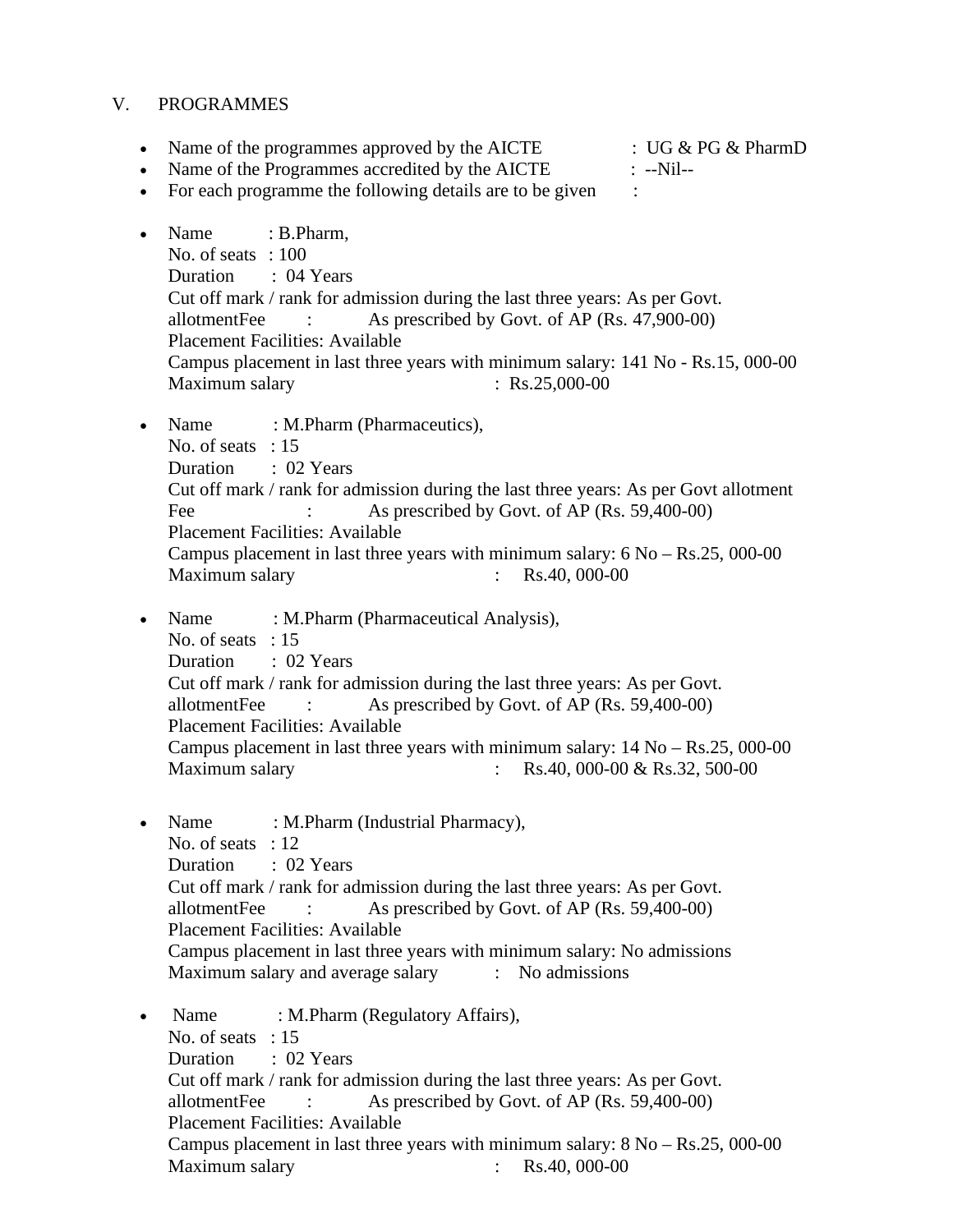- Name : PharmD No. of seats : 30 Duration : 06 Years Cut off mark / rank for admission during the last three years: As per Govt. allotmentFee : As prescribed by Govt. of AP (Rs. 43800-00) Placement Facilities: Available Campus placement in last three years with minimum salary: 65 No – Rs.30, 000-00 Maximum salary : Rs.50, 000-00
- Name : PharmD (Post Baccalaureate) No. of seats : 10 Duration : 03 Years Cut off mark / rank for admission during the last three years: As per Govt. allotmentFee : As prescribed by Govt. of AP (Rs. 67100-00) Placement Facilities: Available Campus placement in last three years with minimum salary:  $10$  No – Rs.30, 000-00<br>Maximum salary : Rs.50, 000-00 Maximum salary :  $\cdot$  :

#### V. FACULTY

- Branch wise list faculty members
	- o Permanent Faculty : 45
	-
	- o Visiting Faculty : 0<br>
	o Adjunct Faculty : 0 o Adjunct Faculty
	- o Guest Faculty : -
	- o Permanent Faculty : Student Ratio: 1 : 15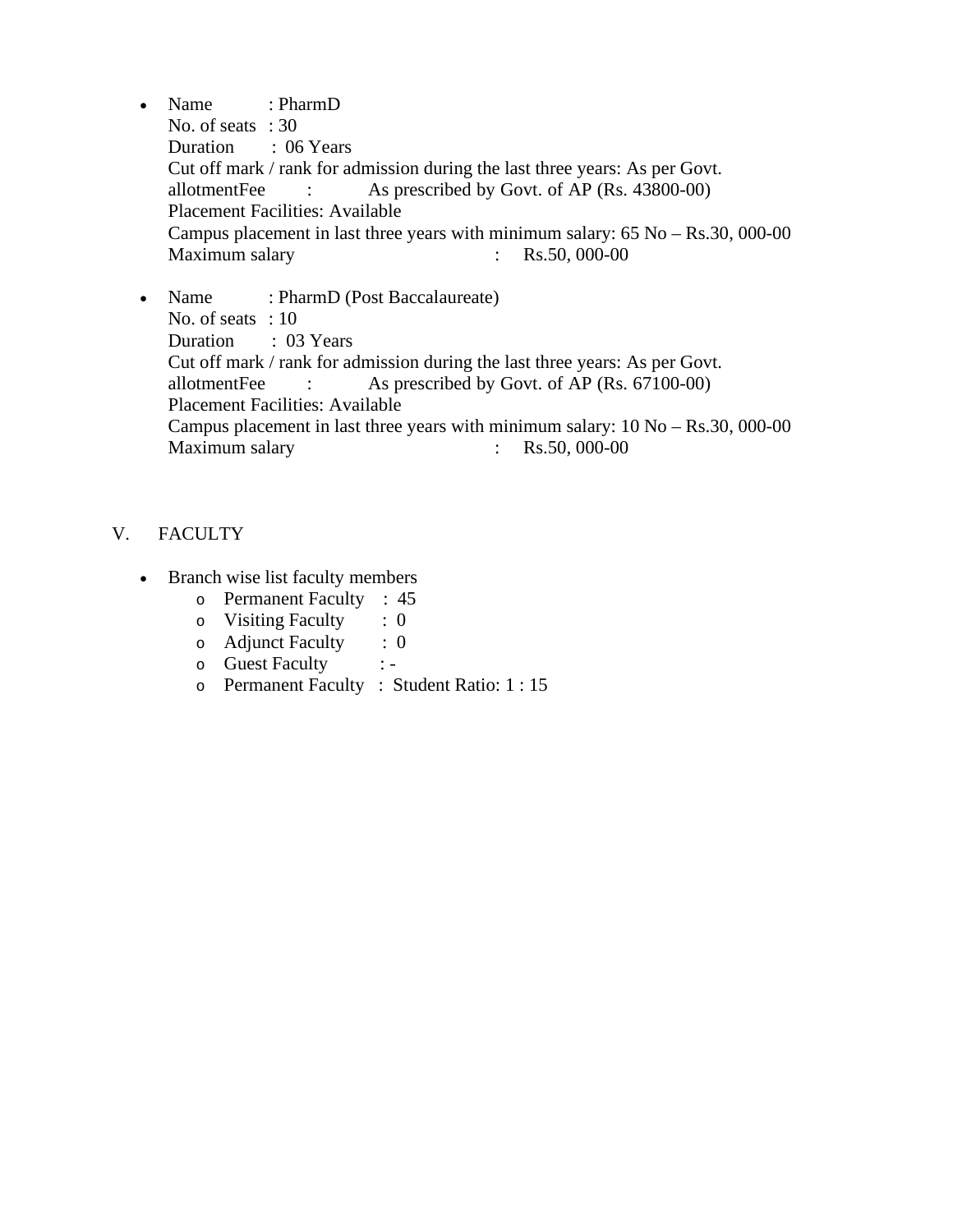#### VII. PROFILE OF DIRECTOR / PRINCIPAL WITH QUALIFICATIONS, TOTAL EXPERIENCE, AGE AND DURATION OF EMPLOYMENT AT THE INSTITUTE CONCERNED:



#### **PROFILE OF DIRECTOR**

| 1.             | Name                             | $\ddot{\cdot}$       | Dr. T.V. Narayana                 |     |
|----------------|----------------------------------|----------------------|-----------------------------------|-----|
| 2.             | Date of Birth                    | $\ddot{\phantom{0}}$ | 13.07.1961                        |     |
| 3.             | <b>Educational Qualification</b> | $\ddot{\cdot}$       | B. Pharm, M.Pharm, Ph.D.          |     |
| $\overline{4}$ | Work Experience                  |                      |                                   |     |
|                | -Teaching                        |                      | 33 Years                          |     |
|                | -Research                        |                      |                                   |     |
|                |                                  |                      |                                   |     |
|                | -Industry                        |                      |                                   |     |
|                |                                  |                      |                                   |     |
|                | -Duration at present institution | $\ddot{\cdot}$       | 12 Years                          |     |
| 5.             | Area of Specializations          |                      | Pharmacology                      |     |
| 6.             | Subjects teaching at             |                      |                                   |     |
|                | -Under Graduate Level            | $\ddot{\cdot}$       | Anatomy, Physiology, Pharmacology |     |
|                | -Post Graduate Level             |                      | <b>Biostatistics</b>              |     |
| 7.             | Research guidance                |                      |                                   |     |
|                | No. of papers published in       | $\cdot$              | <b>National Journals</b>          | 09  |
|                |                                  |                      | <b>International Journals</b>     | 05  |
|                |                                  |                      | Conferences                       | 106 |
|                | -Master's                        |                      | 28                                |     |
|                | $-Ph.D's$                        |                      |                                   |     |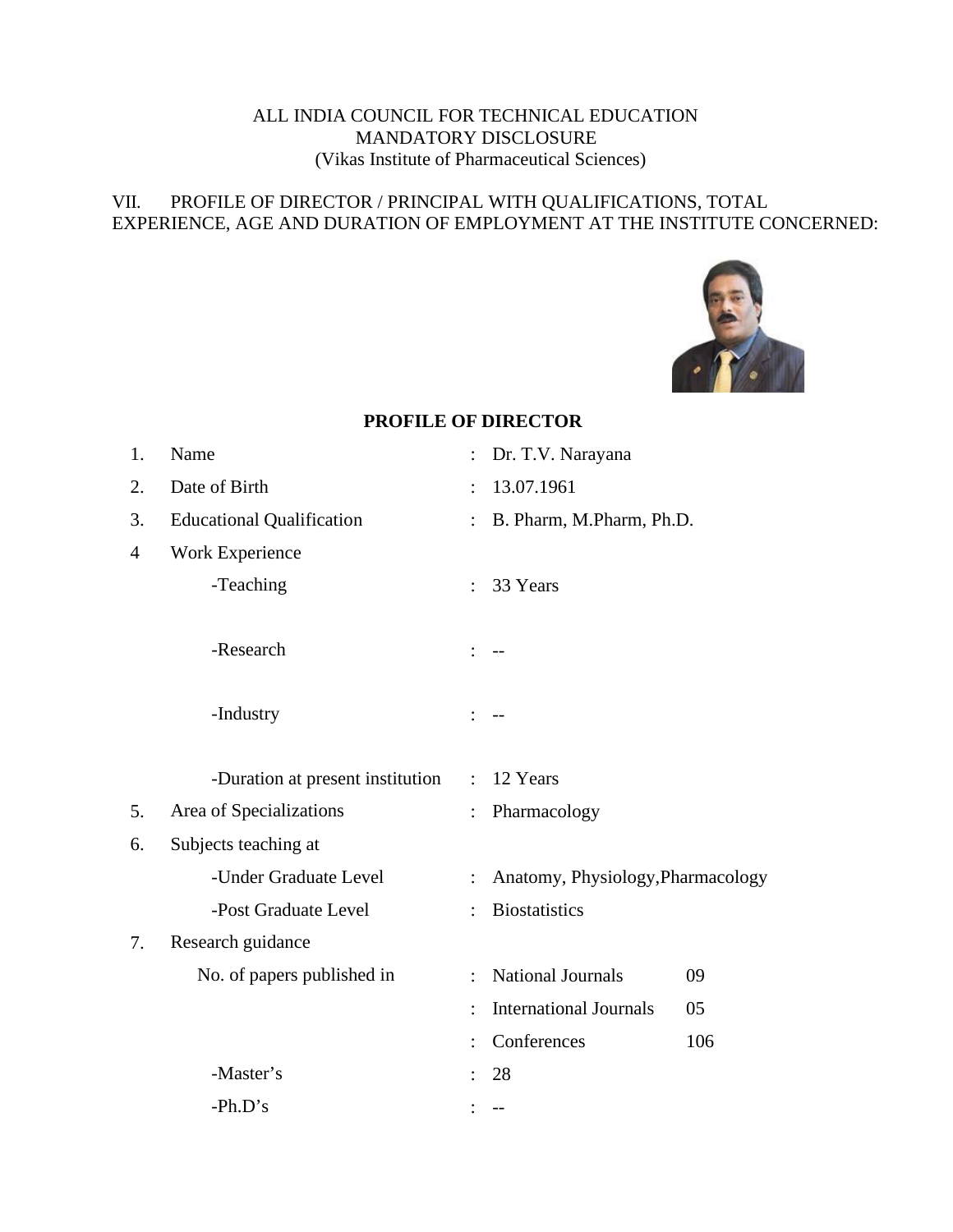| 8. Projects Carried out                 | : 05            |
|-----------------------------------------|-----------------|
| 9. Patents                              | : 01            |
| 10. Technology Transfer                 | $1 - -$         |
| 11. Research Publications               | $\therefore$ 14 |
| 12. No. of Books published with details | $\div$ 02       |



#### **PROFILE OF PRINCIPAL**

| 1. | Name                             |                | Dr. G. Sumalatha                             |
|----|----------------------------------|----------------|----------------------------------------------|
| 2. | Date of Birth                    |                | 05.06.1981                                   |
| 3. | <b>Educational Qualification</b> |                | B. Pharm, M.Pharm, Ph.D., NPDF               |
| 4  | Work Experience                  |                |                                              |
|    | -Teaching                        |                | 15 Years                                     |
|    | -Research                        |                |                                              |
|    | -Industry                        |                |                                              |
|    | -Duration at present institution |                | 8 Years                                      |
| 5. | Area of Specializations          |                | Pharmacy Practice & Pharmacology             |
| 6. | Subjects teaching at             |                |                                              |
|    | -Under Graduate Level            |                | Human Anatomy & Physiology                   |
|    |                                  |                | Pharmacology-I                               |
|    |                                  |                | Pharmacology-II, Pharmaceutical              |
|    |                                  |                | Biotechnology                                |
|    | -Post Graduate Level             | $\ddot{\cdot}$ | Advanced Pharmacology-I, Advanced            |
|    |                                  |                | Pharmacology-II, Clinical Pharmacology &     |
|    |                                  |                | Pharmacotherapeutics, Screening Methods in   |
|    |                                  |                | Pharmacology & Clinical Research, Biological |
|    |                                  |                | Standardization, Anatomy and Physiology,     |
|    |                                  |                | Pharmacology $-$ I, Pharmacology $-$ II,     |
|    |                                  |                | Pharmacotherapeutics -I, Pathophysiology,    |
|    |                                  |                | Pharmacotherapeutics -II                     |
| 7. | Research guidance                |                |                                              |
|    | No. of papers published in       |                | <b>National Journals</b><br>17               |
|    |                                  |                | <b>International Journals</b><br>14          |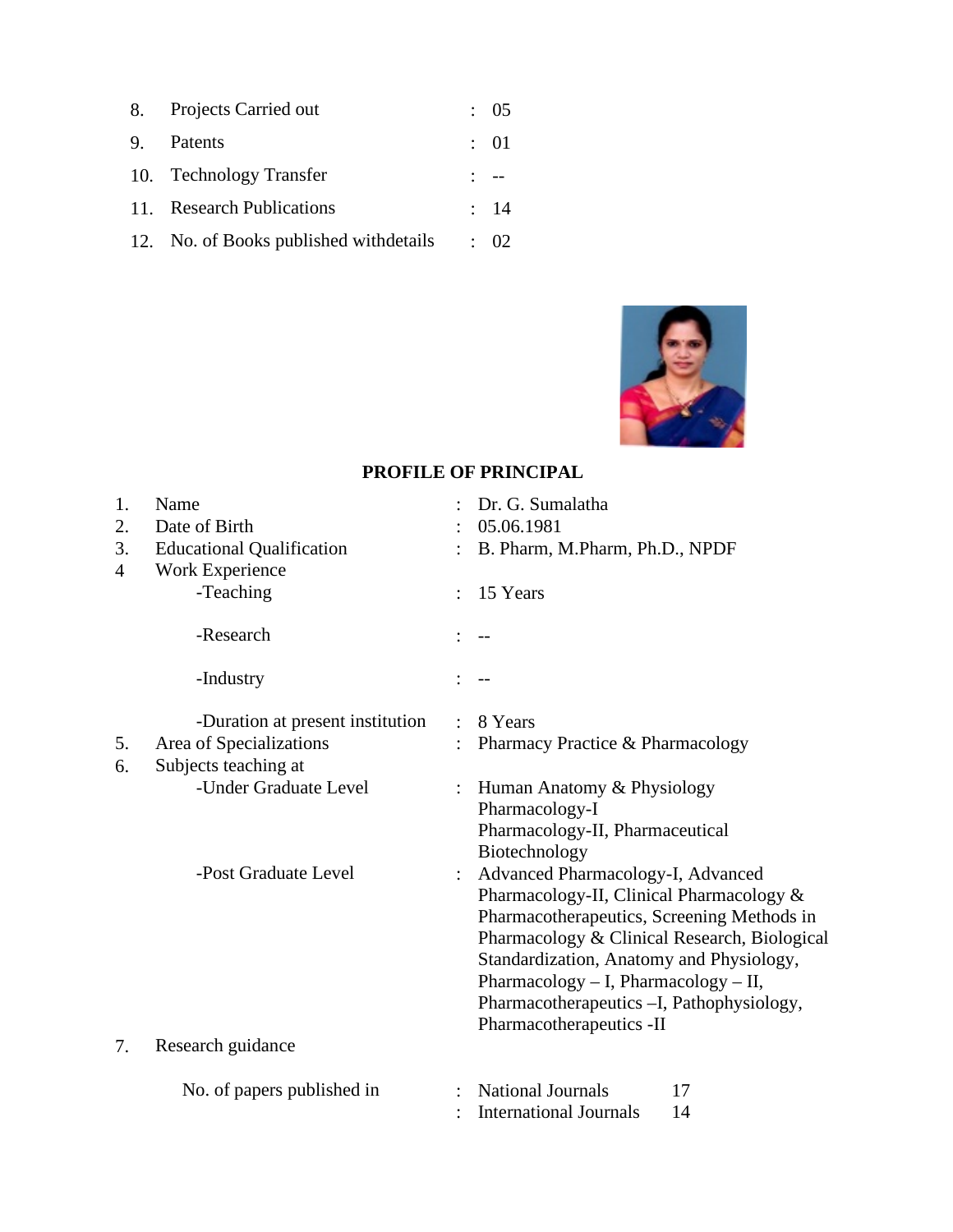|    |                                         | : Conferences   | 8 |
|----|-----------------------------------------|-----------------|---|
|    | -Master's                               | : 18            |   |
|    | $-Ph.D's$                               |                 |   |
| 8. | Projects Carried out                    | : 20            |   |
| 9. | Patents                                 | $\therefore$ 01 |   |
|    | 10. Technology Transfer                 |                 |   |
|    | 11. Research Publications               | : 31            |   |
|    | 12. No. of Books published with details | $\therefore$ 01 |   |
|    |                                         |                 |   |

# **Vikas Institute of Pharmaceutical Sciences**

**Nidigatla Road, Near Airport, Rajahmundry**

# **List of Teaching Staff (2021-22):**

| S. No | <b>Name</b>                 | <b>Designation</b>    | Qualification   | <b>Experience</b><br>in Years |
|-------|-----------------------------|-----------------------|-----------------|-------------------------------|
| 01    | Dr. T.V.Narayana            | Professor & Director  | M.Pharm, Ph.D   | 33                            |
| 02    | Dr. G. Sumalatha            | Professor & Principal | M.Pharm, Ph.D   | 16                            |
| 03    | Prof. D. Satyanarayana      | Professor             | M.Pharm, Ph.D   | 41                            |
| 04    | Dr. G.V ijay Kumar          | Professor             | M.Pharm, Ph.D   | 25                            |
| 05    | Dr. S. Muralidhar           | Professor             | M.Pharm, Ph.D   | 22                            |
| 06    | Dr. B. Madhu Harika         | Professor             | M.Pharm, Ph.D   | 14                            |
| 07    | Dr. D. Srinivasa Sastry     | Professor             | M.Pharm, Ph.D   | 11                            |
| 08    | Dr. D. Srilakshmi           | Professor             | M.Pharm, Ph.D   | 10                            |
| 09    | Dr. S. Princely             | Professor             | M.Pharm, Ph.D   | 11                            |
| 10    | Mr. P. Madhusudhana Rao     | Assoc. Professor      | M.Pharm         | 26                            |
| 11    | Mr. J. John Kirubakaran     | Assoc. Professor      | M.Pharm, (Ph.D) | 13                            |
| 12    | Mrs. T. Jyothi              | Assoc. Professor      | M.Pharm         | 12                            |
| 13    | Mr. K. Nookesh              | Assoc. Professor      | M.Pharm         | 14                            |
| 14    | Mr. B. V. B. Balaji         | Assoc. Professor      | M.Pharm, (Ph.D) | 11                            |
| 15    | Mr. K. Chakrapani           | Assoc. Professor      | M.Pharm         | 10                            |
| 16    | Mr. I.S.R. Paramesh         | Assoc. Professor      | M.Pharm         | 10                            |
| 17    | Mr. E. Suresh Babu          | Assoc. Professor      | M.Pharm         | 13                            |
| 18    | Mrs. P. Geetha Bhavani      | Assoc. Professor      | M.Pharm, (Ph.D) | 13                            |
| 19    | Mrs. K. Divya               | Assoc. Professor      | M.Pharm         | 11                            |
| 20    | Mrs. M.V. Sumalatha         | Assoc. Professor      | M.Pharm         | 10                            |
| 21    | Mr. M. Nagendra             | Assoc. Professor      | M.Pharm         | 10                            |
| 22    | Mr. P. Vasu Babu            | Asst. Professor       | M.Pharm         | 09                            |
| 23    | Mr. T. Adi Narayana         | Asst. Professor       | M.Pharm         | 07                            |
| 24    | Dr. M. Kasi Jagadeswara Rao | Asst. Professor       | Pharm.D         | 08                            |
| 25    | Dr. N. Phani Satyavathi     | Asst. Professor       | Pharm.D         | 07                            |
| 26    | Mrs. K. Ramya               | Asst. Professor       | M.Pharm, (Ph.D) | 07                            |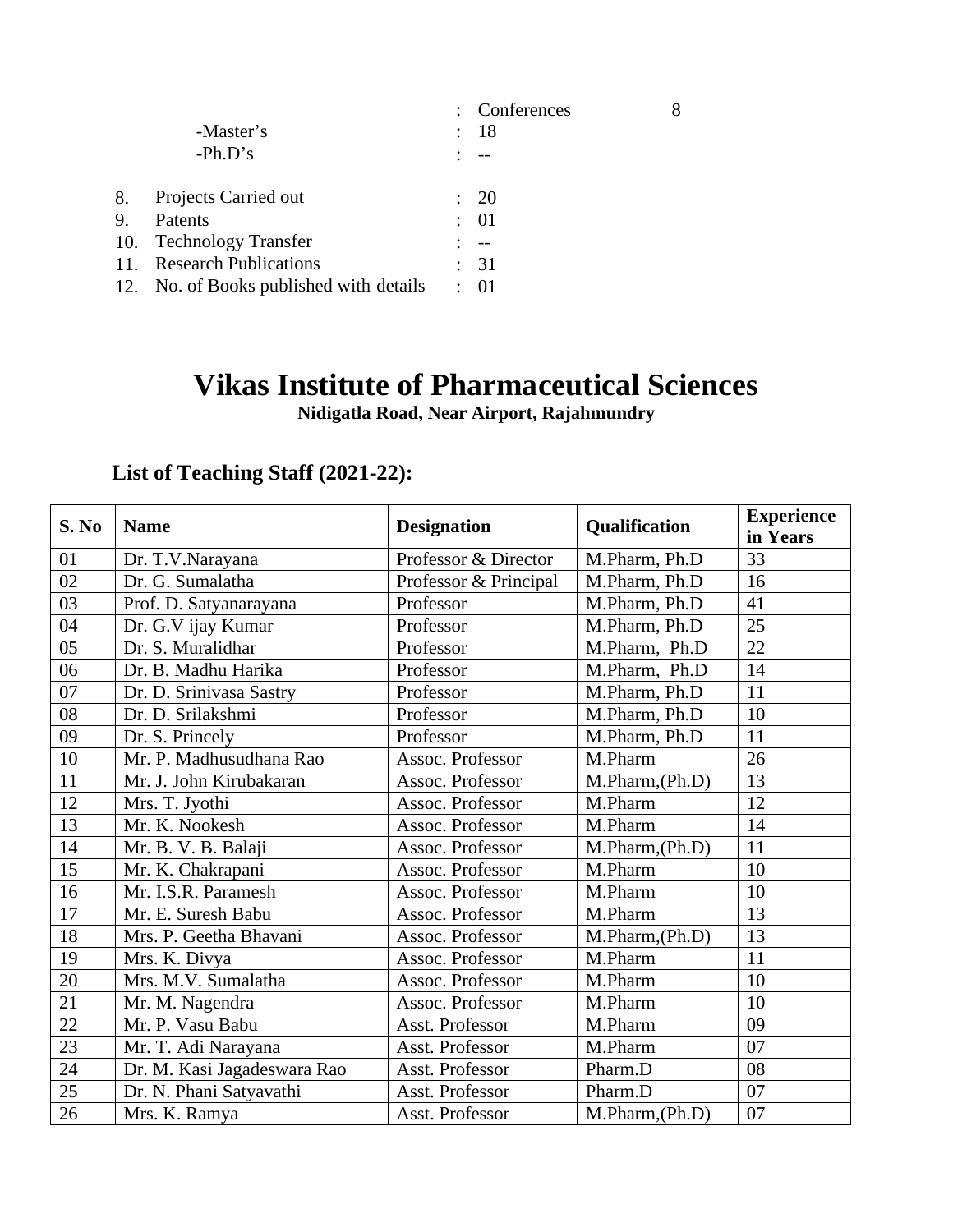| 27 | Ms. K.L. Chaitanya        | Asst. Professor | M.Pharm         | 06 |
|----|---------------------------|-----------------|-----------------|----|
| 28 | Mrs. D. Anupama           | Asst. Professor | M.Pharm,(Ph.D)  | 07 |
| 29 | Dr. M. Usha               | Asst. Professor | Pharm.D         | 05 |
| 30 | Mrs. Mallarapu Harika     | Asst. Professor | M.Pharm, (Ph.D) | 05 |
| 31 | Mrs. M.Anantha Lakshmi    | Asst. Professor | M.Pharm         | 04 |
| 32 | Mrs. K.P.S.Praneetha      | Asst. Professor | M.Pharm         | 05 |
| 33 | Dr. P. Raju Nag Rot Kumar | Asst. Professor | Pharm.D         | 03 |
| 34 | Mr. K. Leela Bhaskar      | Asst. Professor | M.Pharm         | 03 |
| 35 | Dr. D. Asha Jyothi        | Asst. Professor | Pharm.D         | 03 |
| 36 | Dr. Ch. Lalithya          | Asst. Professor | Pharm.D         | 01 |
| 37 | Mr. Ch. S. Pavan Kumar    | Asst. Professor | M.Pharm         | 01 |
| 38 | Dr. P. S. V. M. Deepika   | Asst. Professor | Pharm.D         | 01 |
| 39 | Mrs. MD. Sabeeha          | Asst. Professor | M.Pharm         | 01 |
| 40 | Mrs. G. Sravali           | Asst. Professor | M.Pharm         | 01 |
| 41 | Mr. J.V. Rajesh           | Asst. Professor | B.Tech, MS      | 11 |
| 42 | Mr. Y. RaviTeja           | Asst. Professor | <b>MCA</b>      | 06 |
| 43 | Mr. T. Srinivasa Rao      | Asst. Professor | <b>MSc</b>      | 06 |
| 44 | Mrs. B. Kalyani           | Asst. Professor | MSC, B. Ed      | 02 |
| 45 | Mr.T.Uday Bhaskar         | Asst. Professor | M.Com           | 26 |

VIII. FEE: Details of Fee, as approved by State fee committee, for the institution:

- Category A (85% of seats): Rs.47,900-00,
- Category B (Management 15%seats): Rs.47,900-00 Time schedule for payment of fee for the entire programme: As prescribed by state government for Govt. Quota and two installments for management Quota No. of fee waivers granted with amount and name of students: enclosed Number of scholarships offered by the institute, duration and amount: enclosedCriteria for fee waivers / scholarship: As prescribed by Govt. of AP Estimated cost of boarding and Lodging in Hostels: ---NA—
- IX. ADMISSION:

Number of seats sanctioned with the year of approval:

| S.  | Year $(2019-20)$                  | <b>AICT</b> | <b>PCI</b> | Govt. of             | Andhra            |
|-----|-----------------------------------|-------------|------------|----------------------|-------------------|
| No. |                                   |             |            | <b>AndhraPradesh</b> | <b>University</b> |
| 01  | <b>B.Pharm</b>                    | 100         | 100        | 100                  | 100               |
| 02  | M.Pharm (Pharmaceutics)           |             | 15         |                      |                   |
| 03  | M.Pharm (Pharmaceutical Analysis) | 15          | 15         |                      |                   |
| 04  | M.Pharm (Industrial Pharmacy)     |             | 09         | 09                   | 09                |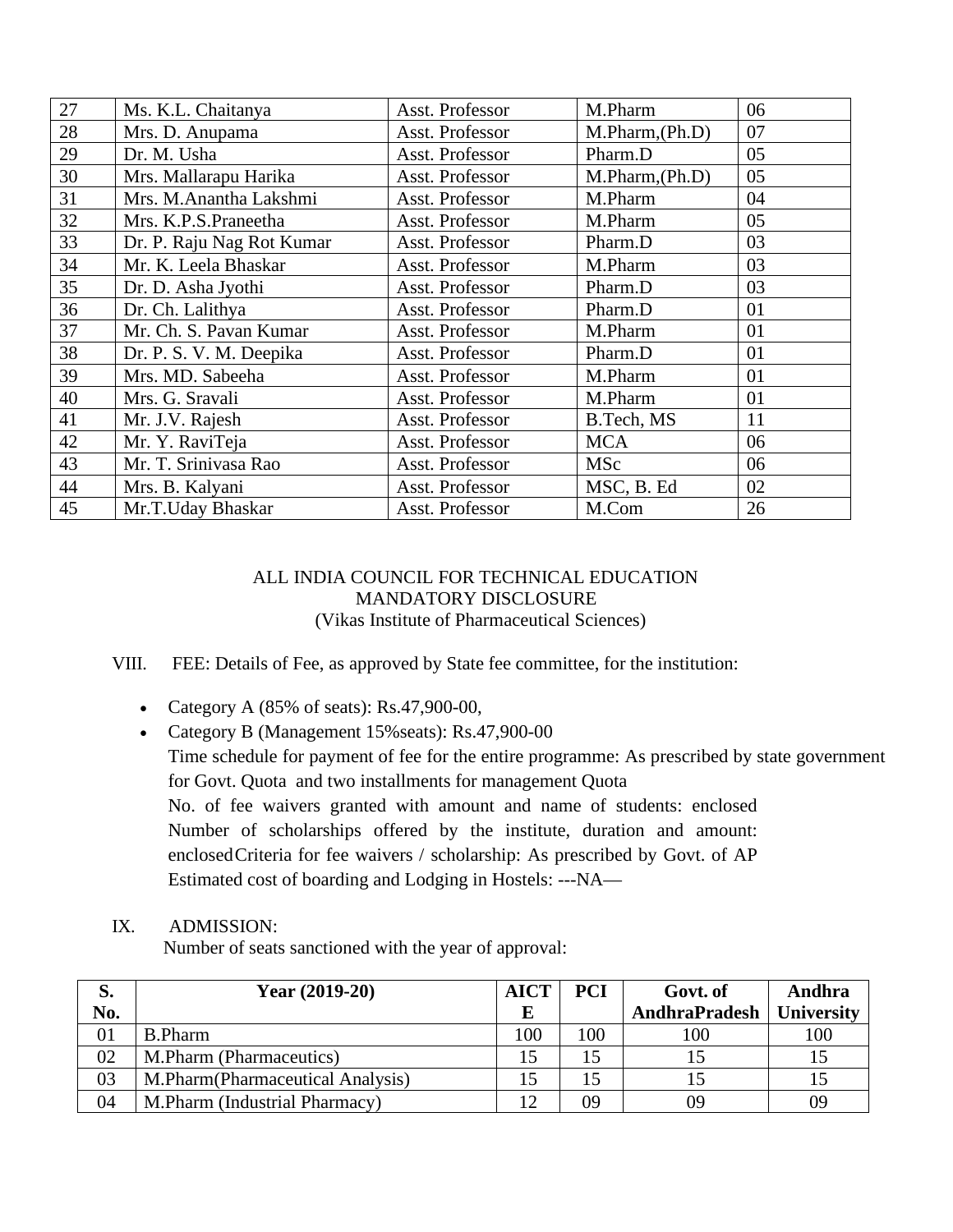| 05 | M.Pharm (Pharmaceutics Regulatory Affairs) |    |    |    |
|----|--------------------------------------------|----|----|----|
| 06 | PharmD                                     | nΩ | nη | 30 |
| 07 | PharmD (PB)                                |    |    |    |

No. of students admitted under various categories each year in the last four years:

| Course                              | 2018-19 | 2019-20 |         | 2020-21 | 2021-22 |
|-------------------------------------|---------|---------|---------|---------|---------|
| <b>B.Pharm</b>                      |         |         |         |         |         |
| <b>Management Seats</b>             | 05      | 08      |         | 18      | 22      |
| Govt. Seats                         | 42      | 51      |         | 65      | 52      |
|                                     |         |         |         |         |         |
| Course                              |         | 2018-19 | 2019-20 | 2020-21 | 2021-22 |
| M.Pharm                             |         |         |         |         |         |
| (Pharmaceutics)                     |         |         |         |         |         |
| <b>Management Seats</b>             |         |         |         | 06      | 05      |
| Govt. Seats                         |         | 02      | 04      | 09      | 02      |
| Course                              |         | 2018-19 | 2019-20 | 2020-21 | 2021-22 |
| M.Pharm                             |         |         |         |         |         |
| (Pharmaceutical Analysis)           |         |         |         |         |         |
| <b>Management Seats</b>             |         | 02      | 02      | 06      |         |
| Govt. Seats                         |         | 04      | 06      | 09      | 04      |
| Course                              |         | 2018-19 | 2019-20 | 2020-21 | 2021-22 |
| M.Pharm                             |         |         |         |         |         |
| (Industrial Pharmacy)               |         |         |         |         |         |
| <b>Management Seats</b>             |         | --      |         |         |         |
| Govt. Seats                         |         | $- -$   | $- -$   | --      |         |
|                                     |         |         |         |         |         |
| Course                              |         | 2018-19 | 2019-20 | 2020-21 | 2021-22 |
| M.Pharm                             |         |         |         |         |         |
| (Pharmaceutical Regulatory Affairs) |         |         |         |         |         |
| <b>Management Seats</b>             |         | --      | --      | $- -$   |         |
| Govt. Seats                         |         | 02      | 06      | 06      |         |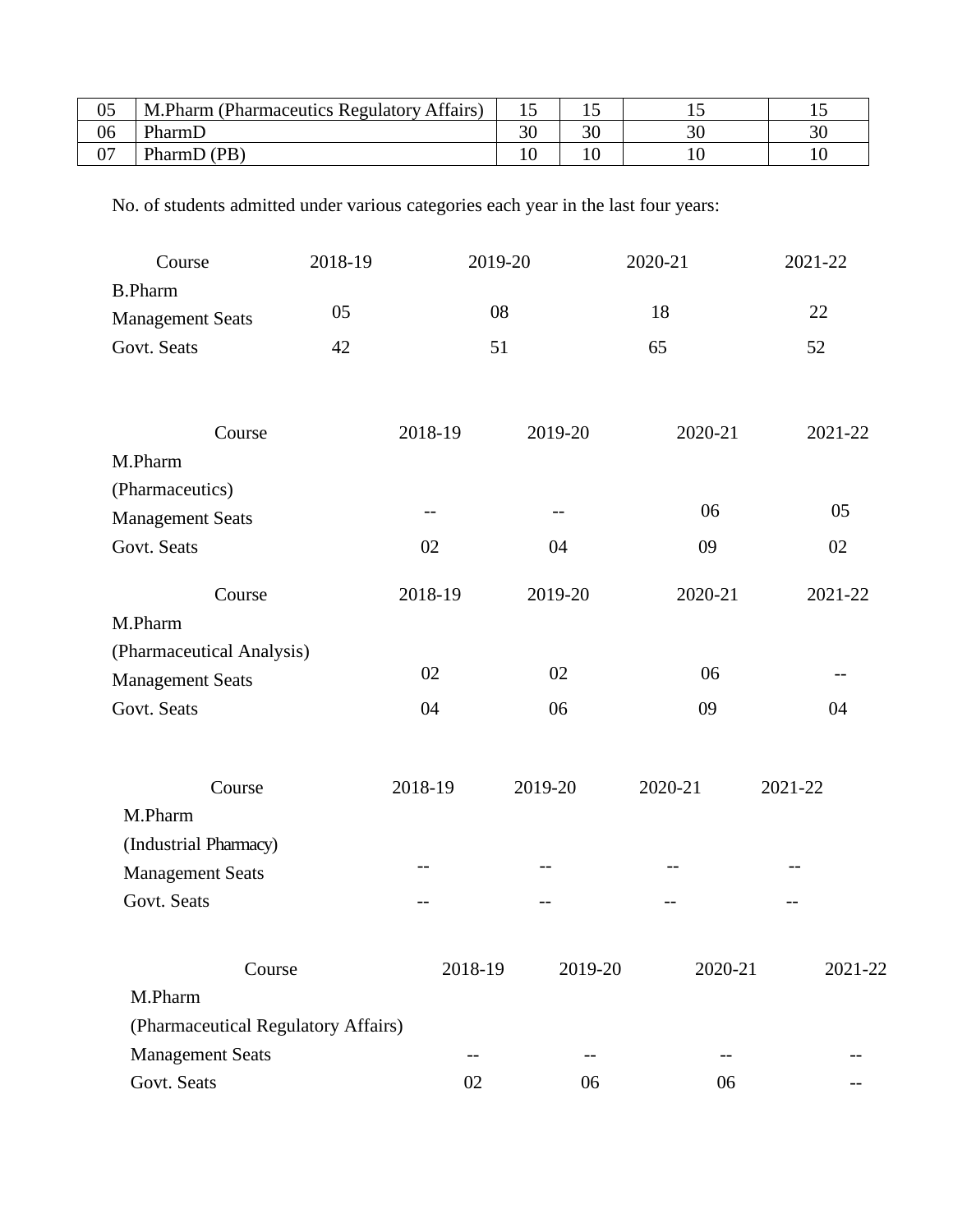| Course                  | 2018-19 | 2019-20 | 2020-21 | 2021-22 |
|-------------------------|---------|---------|---------|---------|
| Pharm D                 |         |         |         |         |
| <b>Management Seats</b> | 05      | 08      | 09      | 05      |
| Govt. Seats             | 20      | 20      | 15      | 16      |
| Course                  | 2018-19 | 2019-20 | 2020-21 | 2021-22 |
| Pharm D (PB)            |         |         |         |         |
| <b>Management Seats</b> | 05      | 08      | 06      |         |
| Govt. Seats             | --      |         |         | 02      |

No. of applications received during last three years for admission under Management Quota and number admitted:

| Year    | Course         | <b>Application Received</b> | <b>Students Admitted</b> |
|---------|----------------|-----------------------------|--------------------------|
| 2019-20 | <b>B.Pharm</b> | 18                          | 08                       |
| 2020-21 |                | 25                          | 18                       |
| 2021-22 |                | 30                          | 22                       |
| 2019-20 | M.Pharm        | 05                          | 02                       |
| 2020-21 |                | 15                          | 12                       |
| 2021-22 |                | 10                          | 05                       |
| 2019-20 | PharmD         | 12                          | 08                       |
| 2020-21 |                | 15                          | 09                       |
| 2021-22 |                | 10                          | 05                       |
| 2019-20 | PharmD (PB)    | 12                          | 08                       |
| 2020-21 |                | 10                          | 06                       |
| 2021-22 |                |                             |                          |

#### X ADMISSION PROCEDURE:

Mention the admission test being followed, name and address of the Test Agency and its URL the admission test followed in the state of AP into Pharmacy is EAPCET. The EAPCET test is taken by a large number of aspirants in the state and presently, the JNTU located in Kakinada conducts the examination. An expert committee constituted by the Educational Department of the State Government decides how the test is conducted.

Website: <https://sche.ap.gov.in/EAPCET/EapcetHomePages/Home.aspx>

Number of seats allotted to different Test Qualified candidates separately (AIEEE / CET (State conducted test / university tests) / Association conducted test):

Admission into 85% of seats, in each course shall be reserved for the candidates belonging to the three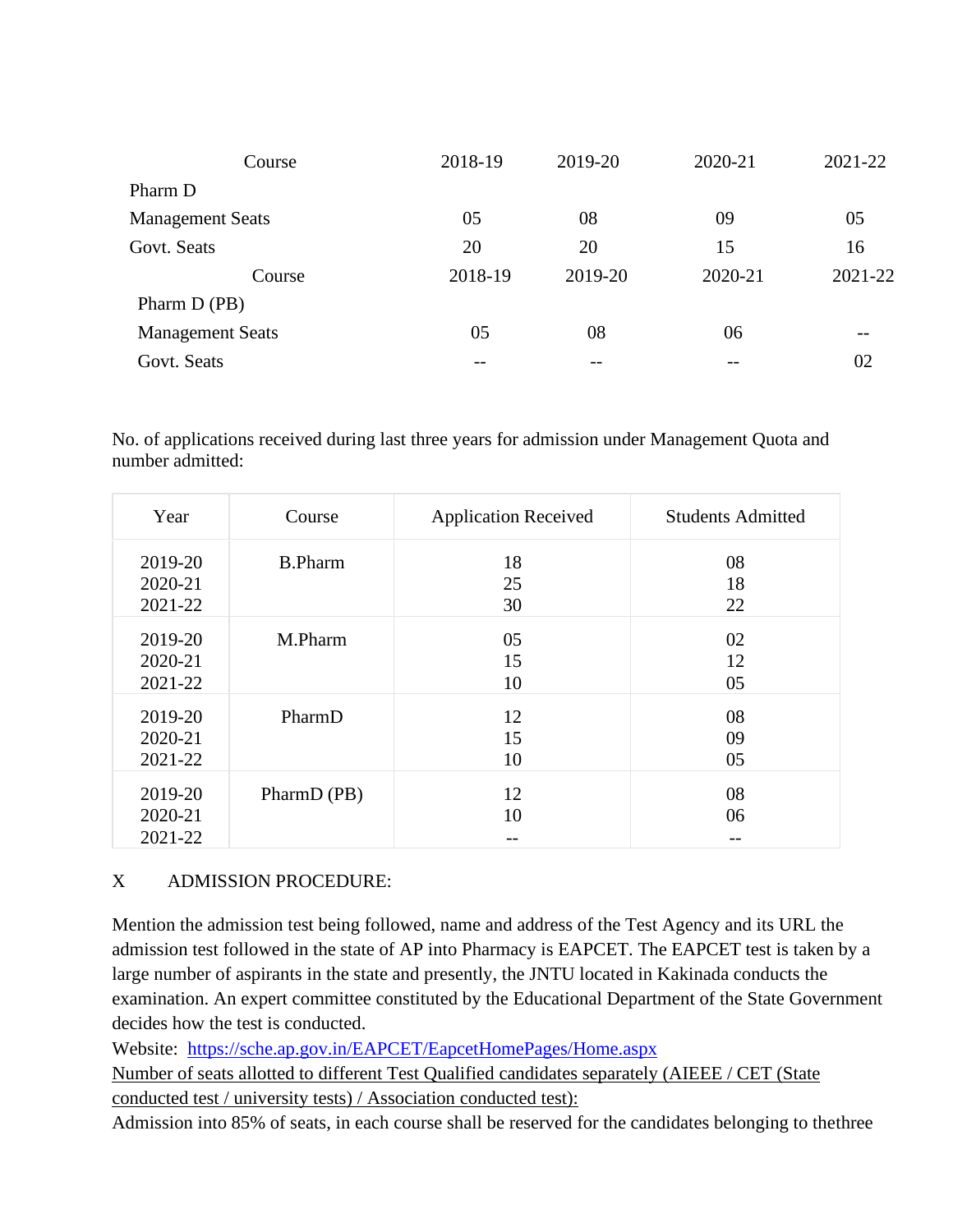local areas in the State i.e., Andhra University Area (Andhra), Nagarjuna University, JNTUAnantpur, Kakinada and Sri Venkateswara University Area (Rayalaseema) and the balance of 15% seats shall be offered in combined merit to all the local area candidates and non-locals.

| - Last date for request for applications                                    | $\ddot{\cdot}$         | As notified by<br><b>APSCHE</b> |
|-----------------------------------------------------------------------------|------------------------|---------------------------------|
| - Last date for submission of application                                   | $\bullet$<br>$\bullet$ | $\zeta\,\zeta$                  |
| - Dates for announcing final results                                        | $\ddot{\cdot}$         | $\zeta\,\zeta$                  |
| - Release of admission list                                                 | $\ddot{\cdot}$         | $\zeta$ $\zeta$                 |
| - Date for acceptance by the candidate                                      | ٠                      | $\zeta\,\zeta$                  |
| - Last date for closing admission                                           | $\ddot{\cdot}$         | 66                              |
| - Starting of the Academic session                                          | $\ddot{\cdot}$         | $\zeta$ $\zeta$                 |
| The waiting list should be activated only on expiry of date of<br>main list | $\bullet$              | $\zeta\,\zeta$                  |

The policy of refund of the fee, in case of withdrawal, should be clearly notified: As notified by State Govt. from time to time

#### XI CRITERIA AND WEIGHTAGES FOR ADMISSION:

| - Describe each criteria with its respective weightages<br>i.e. Admission Test, marks in qualifying examination<br>etc.                                       | Marks<br>in EAPCET                |
|---------------------------------------------------------------------------------------------------------------------------------------------------------------|-----------------------------------|
| - Mention the minimum level of acceptance, if any                                                                                                             | as prescribed by<br><b>EAPCET</b> |
| - Mention the cut-off levels of percentage $\&$ percentile scores<br>of the candidates in the admission test for the last 3 years: as<br>prescribed by EAMCET | as prescribed by<br><b>EAPCET</b> |
| - Display marks scored in Test etc. and in aggregate for all<br>candidates who were admitted.                                                                 | as prescribed by<br><b>EAPCET</b> |

Item No. I – XI must be given in information brochure and must be hosted as fixed content in the website of the Institution.

The Website must be dynamically updated with regard to  $XII - XV$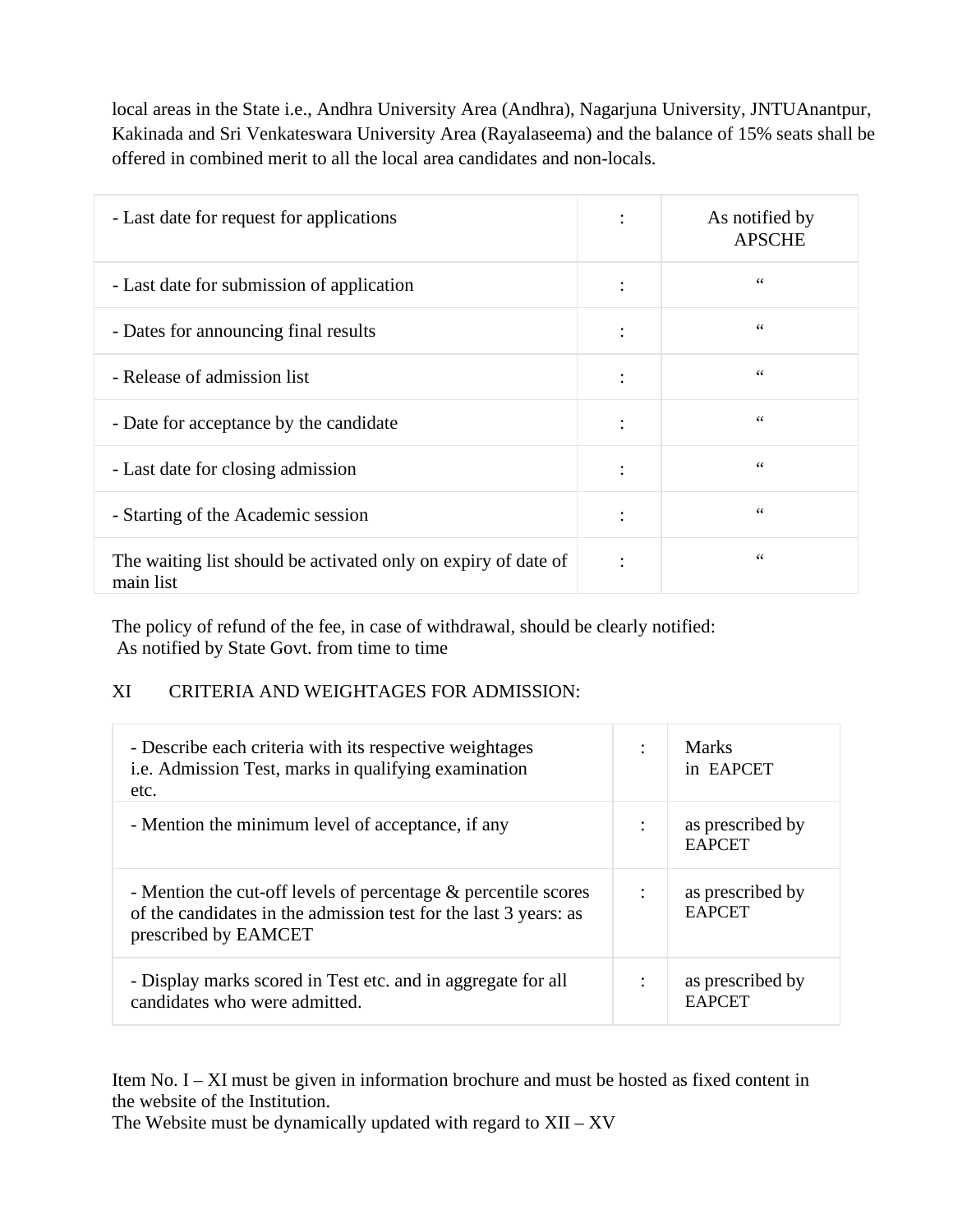Downloadable application form, with online submission possibilities: Provided

#### ALL INDIA COUNCIL FOR TECHNICAL EDUCATION MANDATORY DISCLOSURE (Vikas Institute of Pharmaceutical Sciences)

#### XIII LIST OF APPLICANTS

| List of candidates whose applications have been received | $\sim$ | Admission under    |
|----------------------------------------------------------|--------|--------------------|
| along with percentile / percentage score for each of the |        | process as per     |
| qualifying examination in separate categories for open   |        | calendar events of |
| seats. List of candidates who have applied along with    |        | Govt. of A.P.      |
| percentage and percentile score for Management quota     |        |                    |
| seats.                                                   |        |                    |
|                                                          |        |                    |

#### XIV RESULTS OF ADMISSION UNDER MANAGEMENT SEATS / VACANT SEATS

| Composition of selection team for admission under   | Admission under |
|-----------------------------------------------------|-----------------|
| Management quota with the brief profiles of members | process as per  |

| (This information be made available in the public domain)<br>after the admission process is over)                                  |                | calendar events of<br>Govt. of A.P. |
|------------------------------------------------------------------------------------------------------------------------------------|----------------|-------------------------------------|
| Score of the individual candidates admitted arranged in<br>order of merit.                                                         | ٠              | 66                                  |
| List of candidates who have been offered admission.                                                                                | ٠              | 66                                  |
| Waiting list of the candidates in order of merit to be<br>operative form the last date of joining of the first list<br>candidates. | $\ddot{\cdot}$ | $---nil---$                         |
| List of the candidates who joined within the date, vacancy<br>position in each category before operation of waiting list.          |                | ---enclosed---                      |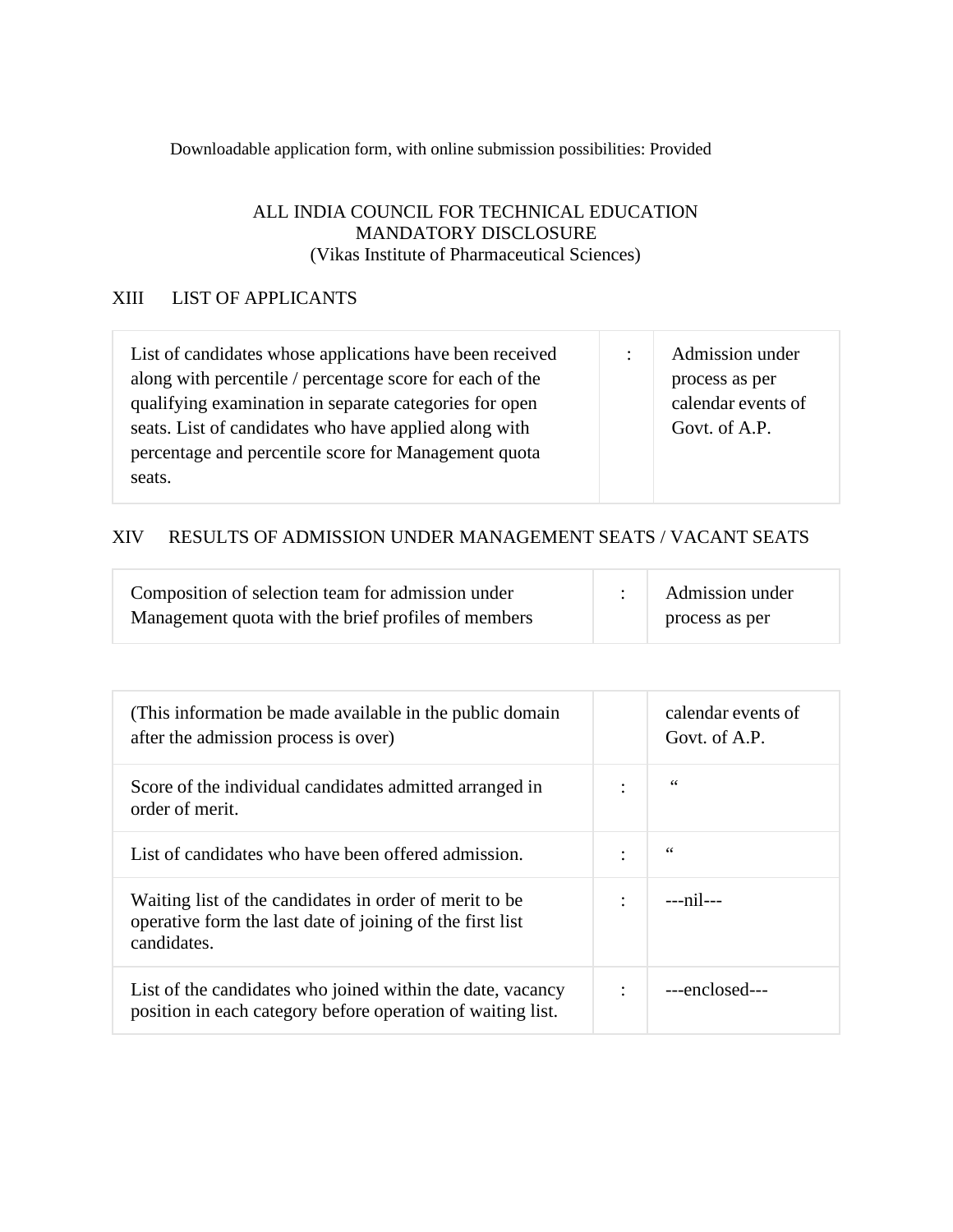### XV INFORMATION ON INFRASTRUCTURE AND OTHER RESOURCES AVAILABLE:

#### LIBRARY:

| Number of Library Books / Titles / Journals available<br>(Programme-wise)<br>- Number of Library Books<br>- Number of Titles<br>- Number of Journals |                | 8000<br>2757<br>37                                  |
|------------------------------------------------------------------------------------------------------------------------------------------------------|----------------|-----------------------------------------------------|
| List of online National/International Journals subscribed                                                                                            | $\ddot{\cdot}$ | 600                                                 |
| E-Library facilities                                                                                                                                 |                | Yes                                                 |
| LABORATORY:<br>For each Laboratory                                                                                                                   | ٠              | List of Major<br>Equipment /<br>Facilities enclosed |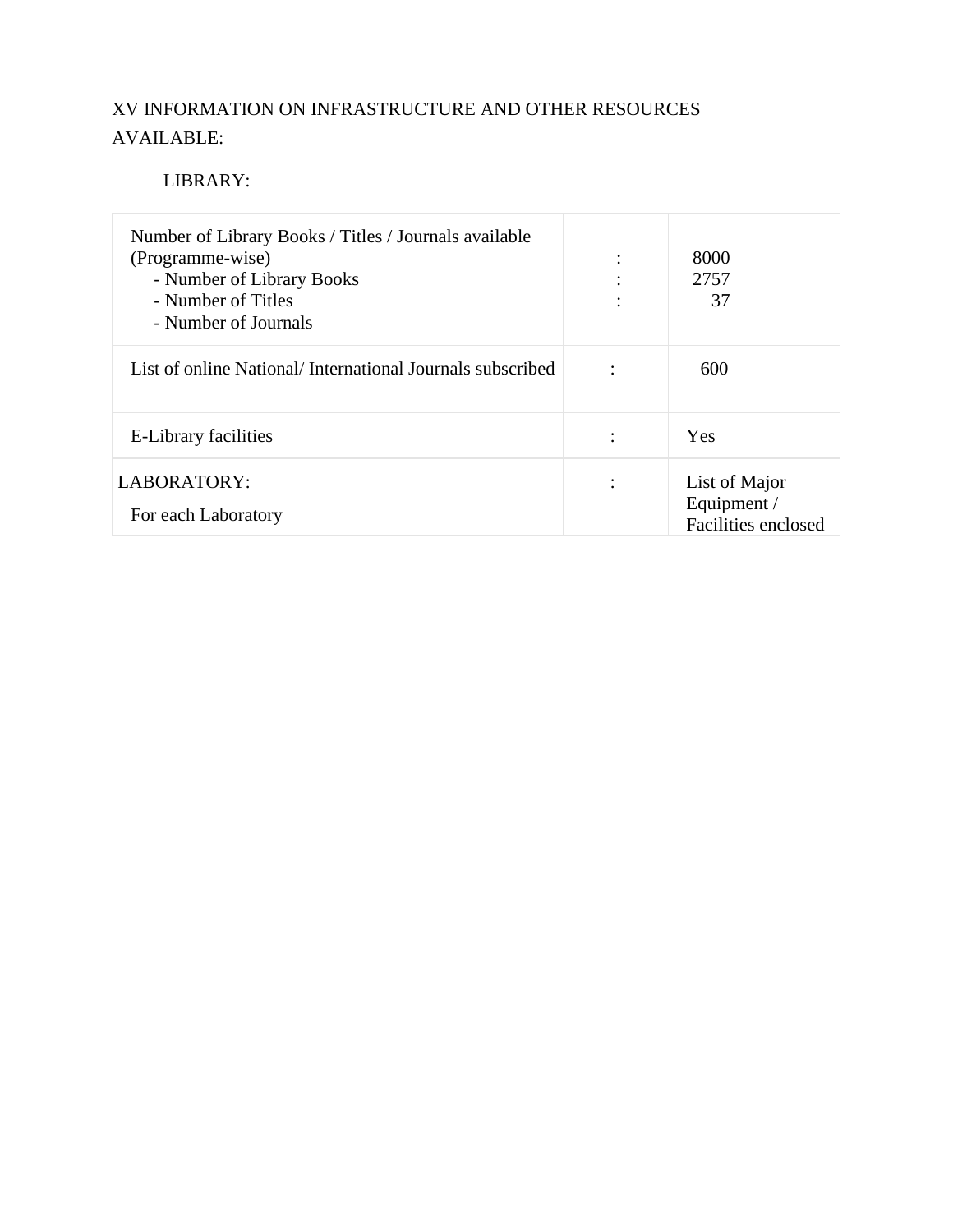List of Equipment's available:

#### DEPARTMENT OF PHARMACEUTICS

| $\mathbf{1}$   | Kalweka horizontal drive with Attachments                    | 01 No.  |
|----------------|--------------------------------------------------------------|---------|
| $\overline{2}$ | Labindia Dissolution Test Apparatus (Disso - 2000 8 Baskets) | 01 No.  |
| 3              | Rimek Mini Press - I (GMP) RSB 10 STN "B" Tooling G/F        | 01 No.  |
| $\overline{4}$ | Rotary Film Evaporator                                       | 01 No.  |
| 5              | Homogenizer                                                  | 01 No.  |
| 6              | Accelerated stability Testing Apparatus (Humidity Cabinet)   | 01 No.  |
| $\overline{7}$ | <b>Tray Drier</b>                                            | 01 No.  |
| 8              | Hammer Mill                                                  | 01 No.  |
| 9              | Cyclo Mixer                                                  | 01 No.  |
| 10             | Digital Electrical Stirrer                                   | 04 Nos. |
| 11             | <b>Electronic Balance</b>                                    | 02 Nos. |
| 12             | Micro oven (Domestic)                                        | 01 No.  |
| 13             | B.O.D. incubator                                             | 01 No.  |
| 14             | U.V. Chamber                                                 | 01 No.  |
| 15             | Microscopes                                                  | 15 Nos. |
| 16             | Binocular Electrical microscopes                             | 02 Nos. |
| 17             | <b>Colony Counter</b>                                        | 01 No.  |
| 18             | <b>Horizontal Shaker</b>                                     | 01 No.  |
| 19             | Vacuum Pump oil free                                         | 02 No.  |
| 20             | <b>Ultra Sonicator</b>                                       | 01 No.  |
| 21             | Digital Disintegration test apparatus                        | 01 No.  |
| 22             | Table top pH tutor                                           | 01 No.  |
| 23             | <b>Bulk Density test apparatus</b>                           | 01 No.  |
|                |                                                              |         |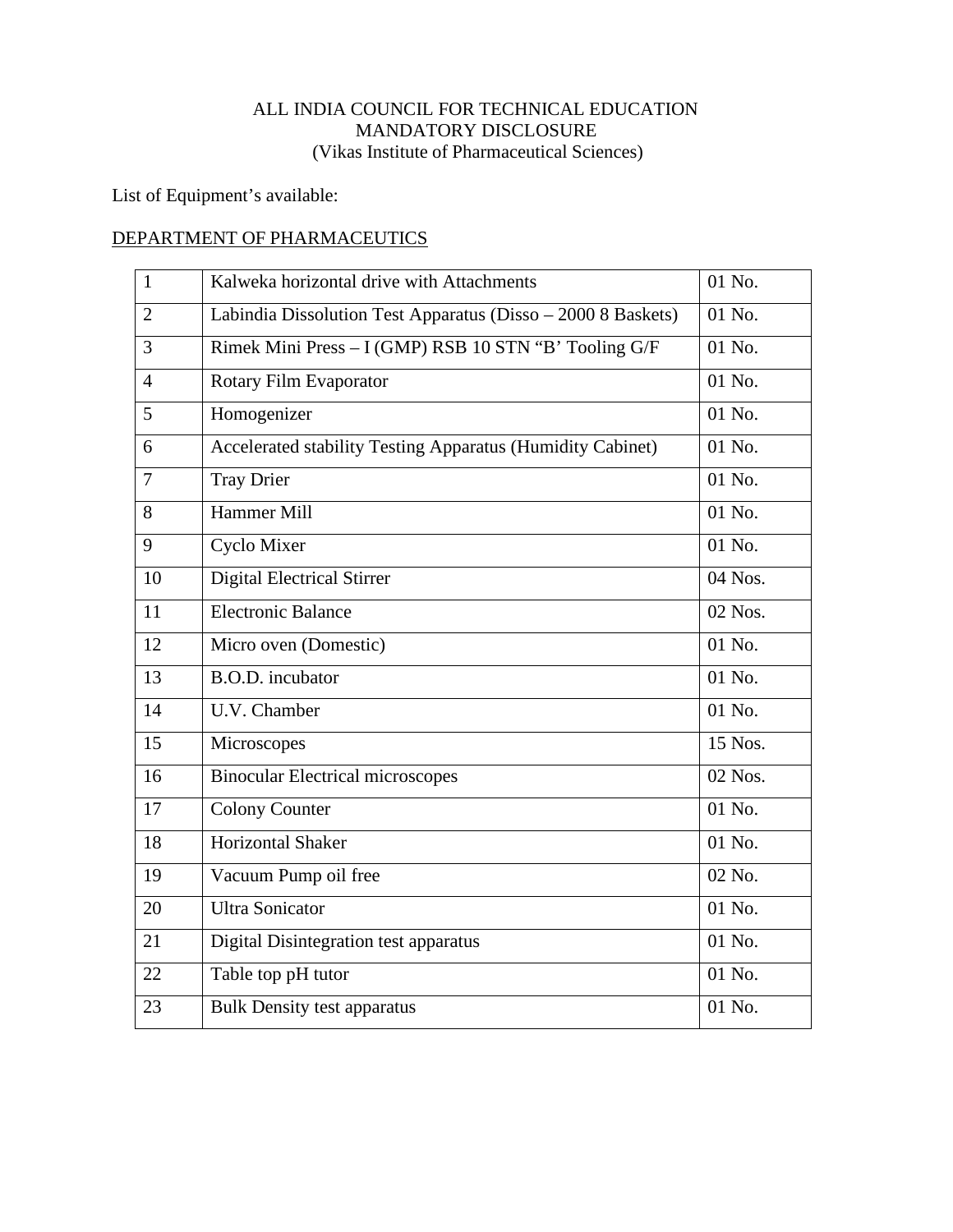#### DEPARTMENT OF PHARMACEUTICAL CHEMISTRY

| $\mathbf{1}$   | UV Visible spectrophotometer (UV-1700)     | 01 No.  |
|----------------|--------------------------------------------|---------|
| $\overline{2}$ | H.P.L.C.                                   | 01 No.  |
| 3              | Photo Fluorimeter                          | 01 No.  |
| $\overline{4}$ | Conductivity meter                         | 01 No.  |
| 5              | Nepheloturbidity meter                     | 01 No.  |
| 6              | Melting point apparatus                    | 04 Nos. |
| $\overline{7}$ | Magnetic stirrer                           | 03 Nos. |
| 8              | Calorimeter                                | 02 Nos. |
| 9              | pH Meter                                   | 02 Nos. |
| 10             | Muffle furnace                             | 01 No.  |
| 11             | Thermostat                                 | 01 No.  |
| 12             | Polarimeter                                | 02 Nos. |
| 13             | <b>TLCKIT</b>                              | 02 Nos. |
| 14             | Vacuum oven Double Walled                  | 01 No.  |
| 15             | I R Balance                                | 01 Nos. |
| 16             | <b>Electronic Balance</b>                  | 03 Nos. |
| 17             | Micro Pipets (100 $\mu$ L to 1000 $\mu$ L) | 01 Nos. |
|                |                                            |         |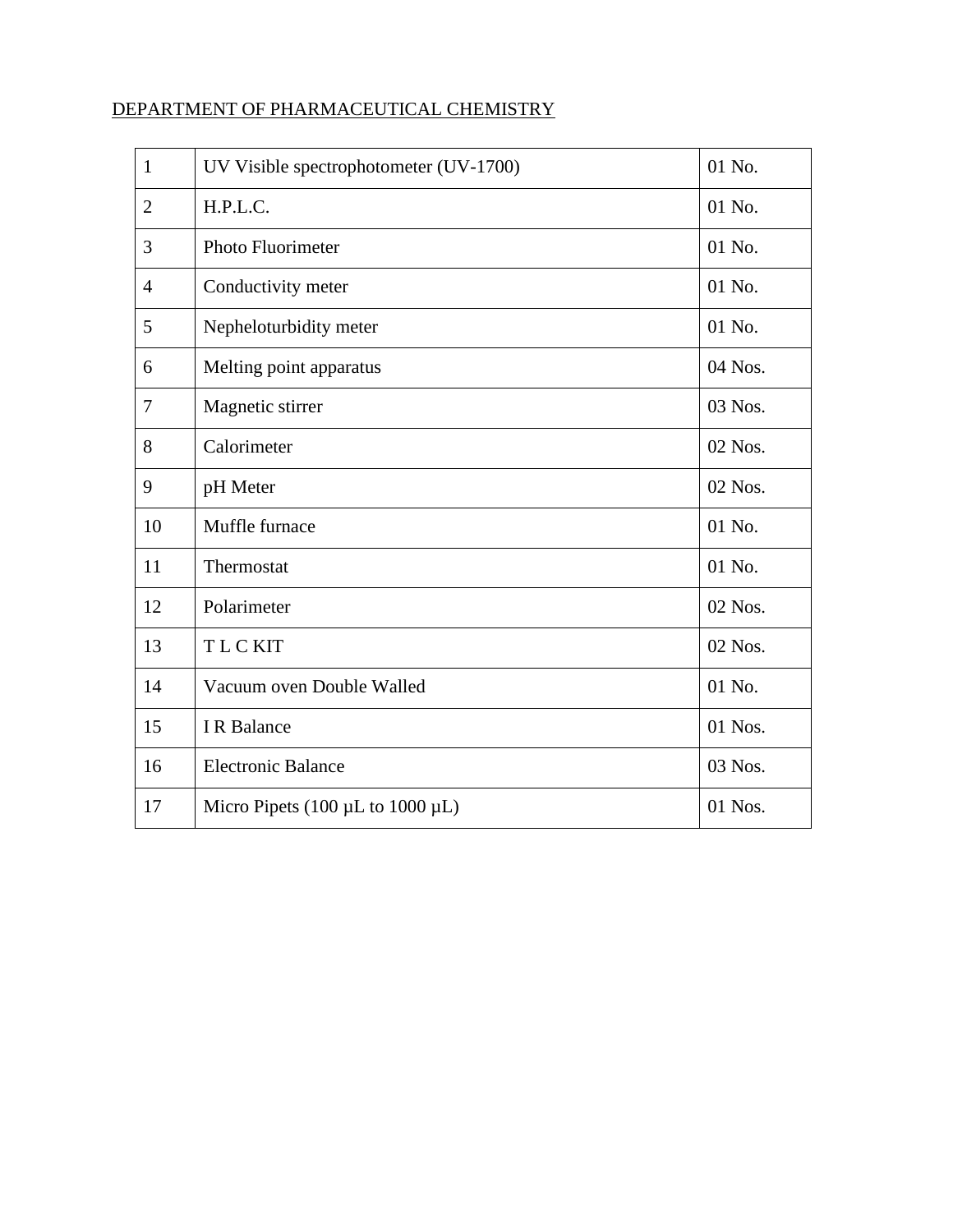#### DEPARTMENT OF PHARMACOLOGY

| $\mathbf{1}$   | <b>Students Physiograph</b>            | 02 Nos. |
|----------------|----------------------------------------|---------|
| $\overline{2}$ | Rotarod apparatus                      | 01 No.  |
| $\overline{3}$ | Double unit organ bath with thermostat | 04 Nos. |
| $\overline{4}$ | <b>Operation Table</b>                 | 02 Nos. |
| 5              | Aerator                                | 10 Nos. |
| 6              | Digital weighing Animal balance        | 01 No.  |
| $\overline{7}$ | Rat B.P. Manometer                     | 03 Nos. |
| 8              | <b>Sherrington Rotating Drums</b>      | 10 Nos. |
| 9              | Pole climbing apparatus                | 01 Nos. |
| 10             | <b>Histamine Chamber</b>               | 01 Nos. |
| 11             | Actophotometer                         | 01 Nos. |
| 12             | Analgesiometer                         | 01 Nos. |
| 13             | Conductivity meter                     | 01 Nos. |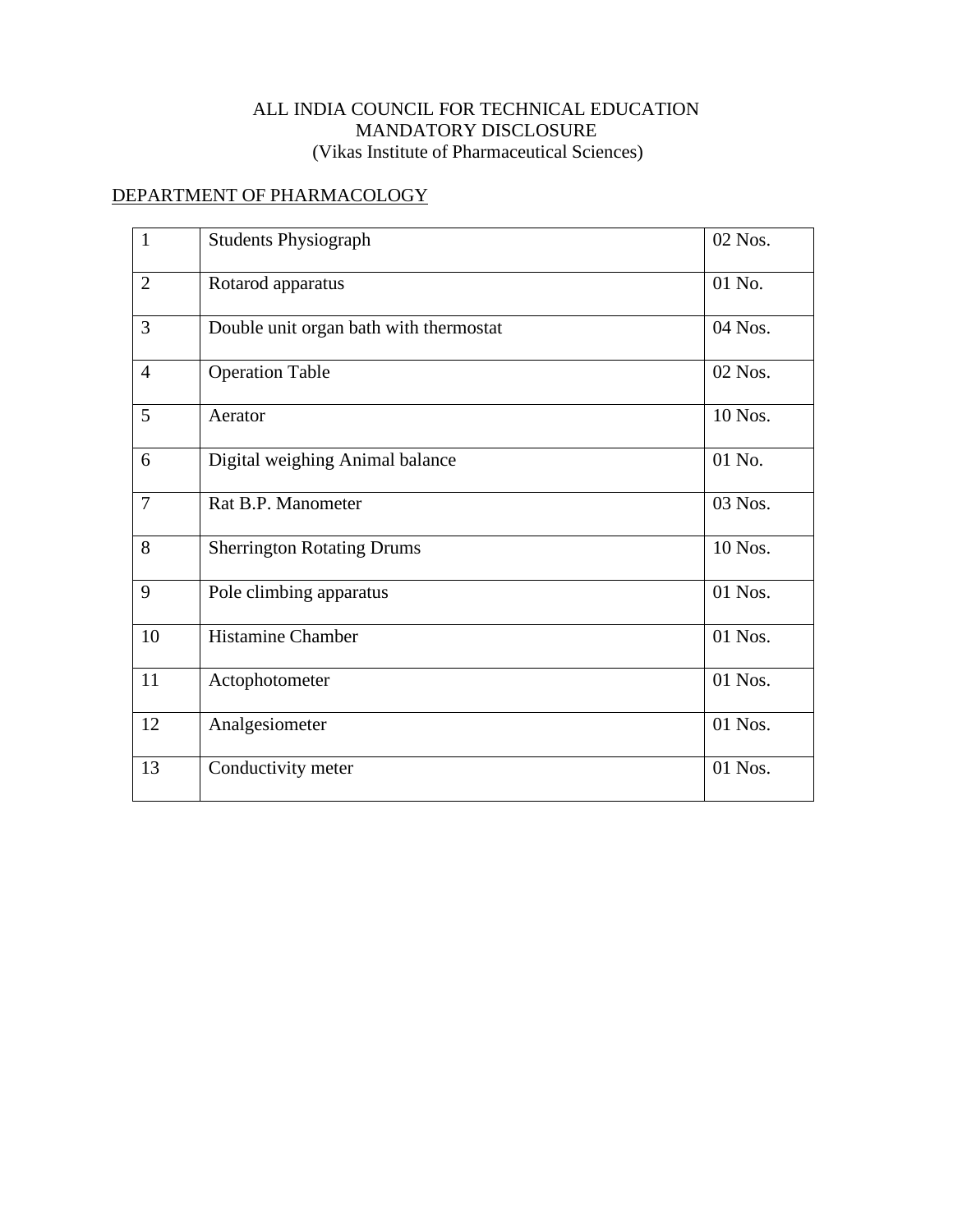#### **OTHERS**

| LCD DATA Projector     | 01 No.   |
|------------------------|----------|
| TOSHIBA e – STUDIO 160 | $01$ No. |

#### COMPUTING FACILITIES

| Number of configuration of systems :    |                | 60 Pentium-4(Dual core)                               |  |
|-----------------------------------------|----------------|-------------------------------------------------------|--|
| Total no. of systems connected by LAN : |                | 45                                                    |  |
| Total no. of systems connected to WAN : |                |                                                       |  |
| Internet bandwidth                      | $\ddot{\cdot}$ | 100 Mpbs                                              |  |
| Major software packages<br>available    | $\ddot{\cdot}$ | MS Office, Accounting<br>Management, Tally Corel Draw |  |
| Special purpose facilities<br>available |                | Language lab with all facilities                      |  |

#### **WORKSHOP**

#### **List of facilities**

| Games & Sports facilities                                           | ٠                    | Available          |
|---------------------------------------------------------------------|----------------------|--------------------|
| Extra Curriculum activities                                         |                      | Available          |
| <b>Soft Skill Development Facilities</b>                            |                      | Available          |
| No. of Classrooms and size of each                                  |                      | 09 No. 100 Sq.mt.  |
| No. of Tutorial rooms and size of each                              | ÷                    | 03 No. 50 Sq. mt.  |
| No. of laboratories and size of each                                | ÷                    | 18 Nos. 75 sq. mt. |
| No. of drawing halls and size of each                               | ÷                    | nil                |
| No. of computer centers with capacity of each                       | $\ddot{\cdot}$       | $01 - 100$ Sq.mt   |
| Central Examination Facility, No. of rooms and Capacity of each     |                      |                    |
| Teaching learning process                                           | ٠                    | Provided           |
| Curricula and syllabi for each of the programmes as Approved by the | ÷                    | Provided           |
| University                                                          |                      |                    |
| Academic calendar of the University                                 | $\ddot{\phantom{a}}$ | Enclosed           |
| Academic Time Table                                                 |                      | Enclosed           |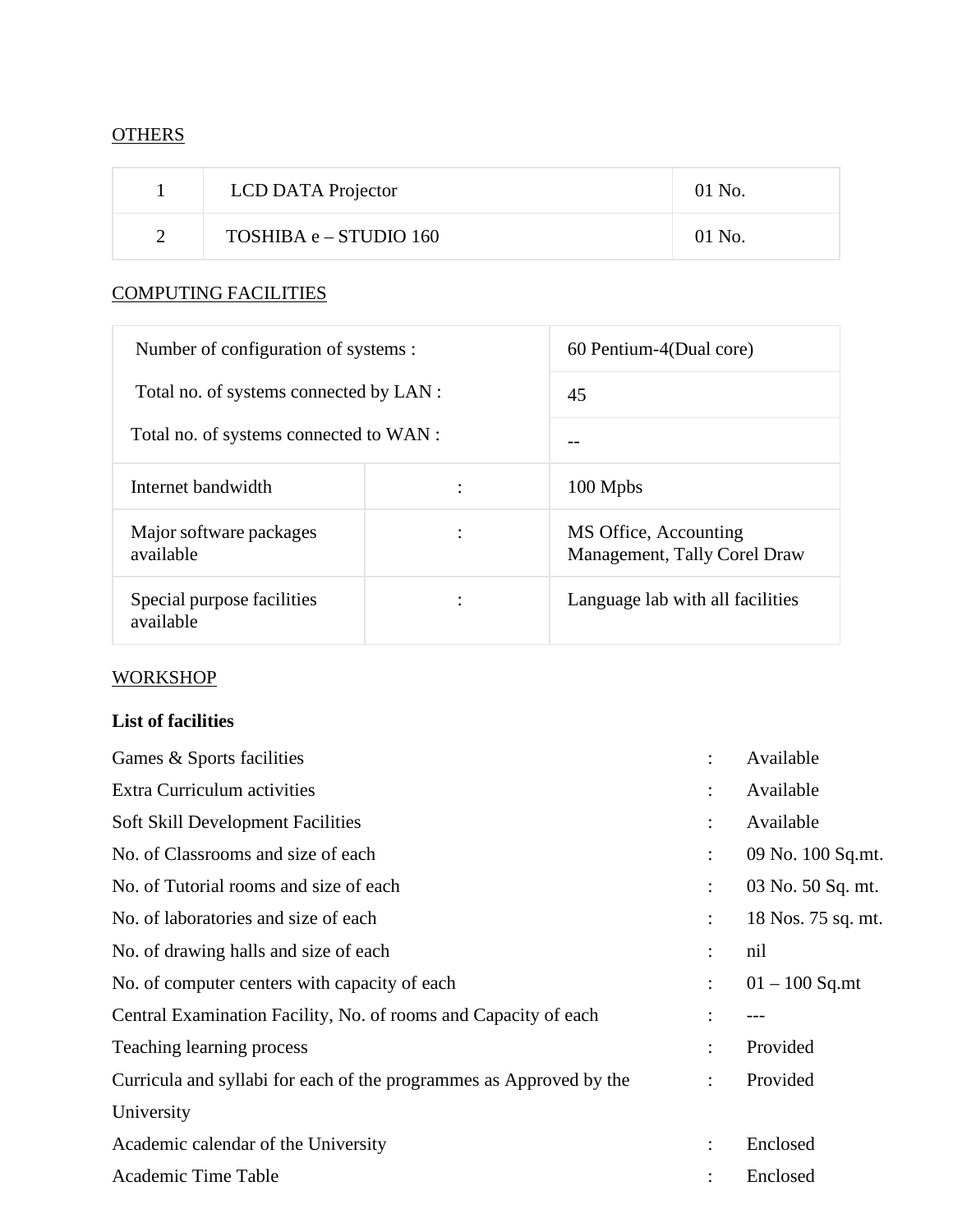| Teaching Load of each Faculty                    | Enclosed |
|--------------------------------------------------|----------|
| Internal Continuous Evaluation System and Place  | Enclosed |
| Students' assessment of Faculty, System in place | Enclosed |

#### For each Post Graduate programme give the following:

| $\mathbf{1}$            | Title of the programme | M.Pharm - Pharmaceutics |
|-------------------------|------------------------|-------------------------|
| $\overline{\mathbf{u}}$ | Curricula and Syllabi  | Enclosed                |
| iii                     | <b>Faculty Profile</b> | Enclosed                |

| Software, all design tools in use                                                       |                | Available                                                                             |
|-----------------------------------------------------------------------------------------|----------------|---------------------------------------------------------------------------------------|
| Academic calendar and fame work                                                         | $\ddot{\cdot}$ | As notified by Andhra University                                                      |
| Research focus<br>List of Typical research projects                                     | $\ddot{\cdot}$ |                                                                                       |
| <b>Industry Linkage</b>                                                                 | $\ddot{\cdot}$ | List enclosed                                                                         |
| Publications (if any) out of research<br>in last three years out of masters<br>projects | $\ddot{\cdot}$ | 15                                                                                    |
| <b>Placement status</b>                                                                 | $\ddot{\cdot}$ | More than 70%                                                                         |
| Admission procedure                                                                     | $\ddot{\cdot}$ | As per GPAT/AP PGECET of Govt. of A.P                                                 |
| <b>Fee Structure</b>                                                                    | $\ddot{\cdot}$ | 59,400-00 As fixed by fee fixation<br>committee of Govt. of A.P. from time to<br>time |
| <b>Hostel facilities</b>                                                                |                | N <sub>o</sub>                                                                        |
| Contact address of co-ordinator of<br>the PG PROGRAMME                                  | $\ddot{\cdot}$ | Dr. S. Muralidhar                                                                     |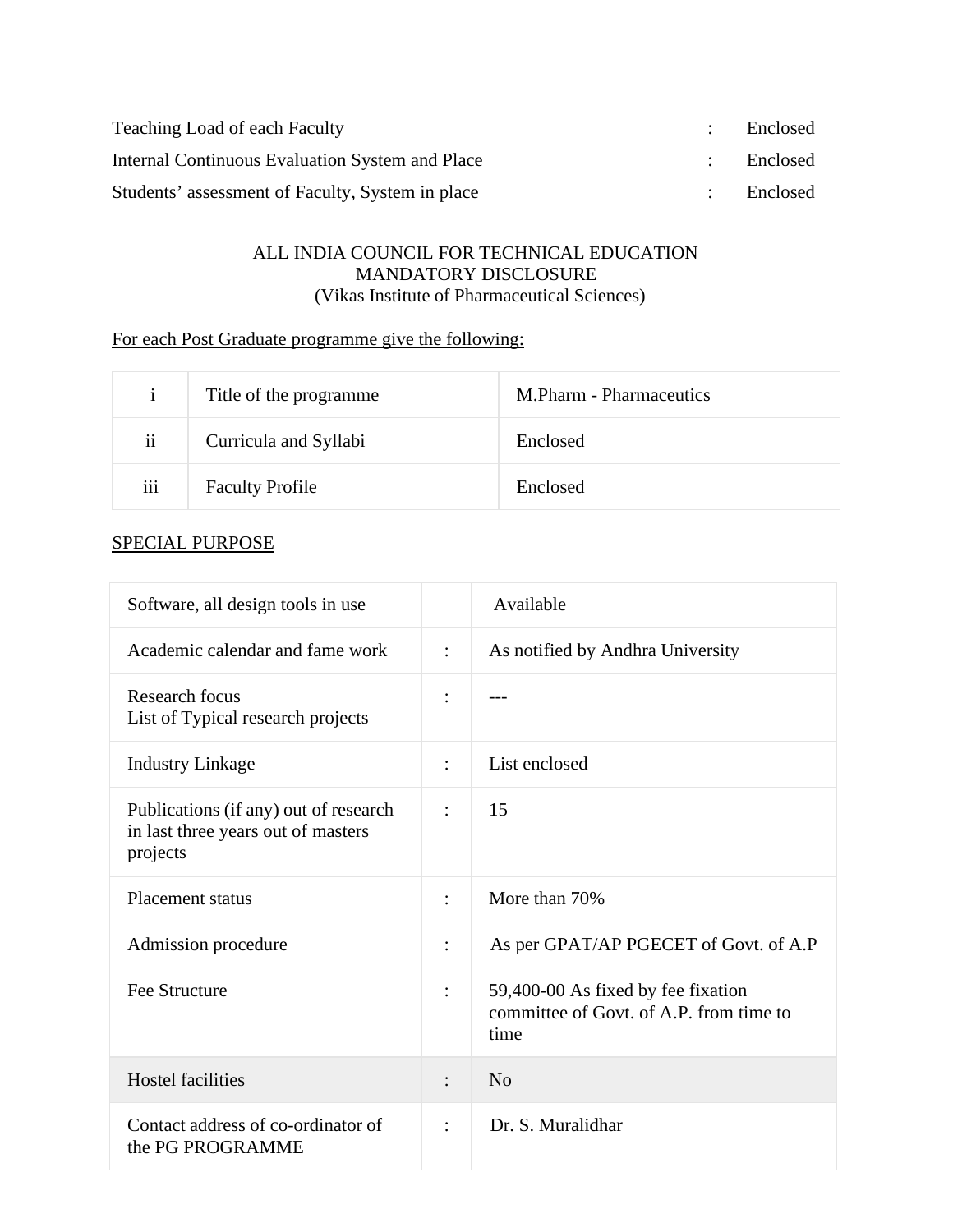#### For each Post Graduate programme give the following:

|               | Title of the programme. | M.Pharm – Pharmaceutical Analysis |
|---------------|-------------------------|-----------------------------------|
| $\mathbf{ii}$ | Curricula and Syllabi   | Enclosed                          |
| iii           | <b>Faculty Profile</b>  | Enclosed                          |

| Software, all design tools in use                                                    |                      | Available                                                                         |
|--------------------------------------------------------------------------------------|----------------------|-----------------------------------------------------------------------------------|
| Academic calendar and fame work                                                      | $\ddot{\phantom{a}}$ | As notified by Andhra University                                                  |
| Research focus<br>List of Typical research projects                                  | $\ddot{\cdot}$       |                                                                                   |
| <b>Industry Linkage</b>                                                              | $\ddot{\phantom{a}}$ | List enclosed                                                                     |
| Publications (if any) out of research in<br>last three years out of masters projects | $\ddot{\cdot}$       | 18                                                                                |
| Placement status                                                                     | $\bullet$            | More than 80%                                                                     |
| Admission procedure                                                                  | $\ddot{\cdot}$       | As per GPAT/AP PGECET of Govt. of A. P                                            |
| <b>Fee Structure</b>                                                                 | $\ddot{\cdot}$       | 59,400-00 As fixed by fee fixation committee<br>of Govt. of A.P. from time totime |
| <b>Hostel facilities</b>                                                             | $\bullet$            | N <sub>o</sub>                                                                    |
| Contact address of co-ordinator of the<br>PG PROGRAMME                               | $\ddot{\cdot}$       | Dr. D. Sri Lakshmi                                                                |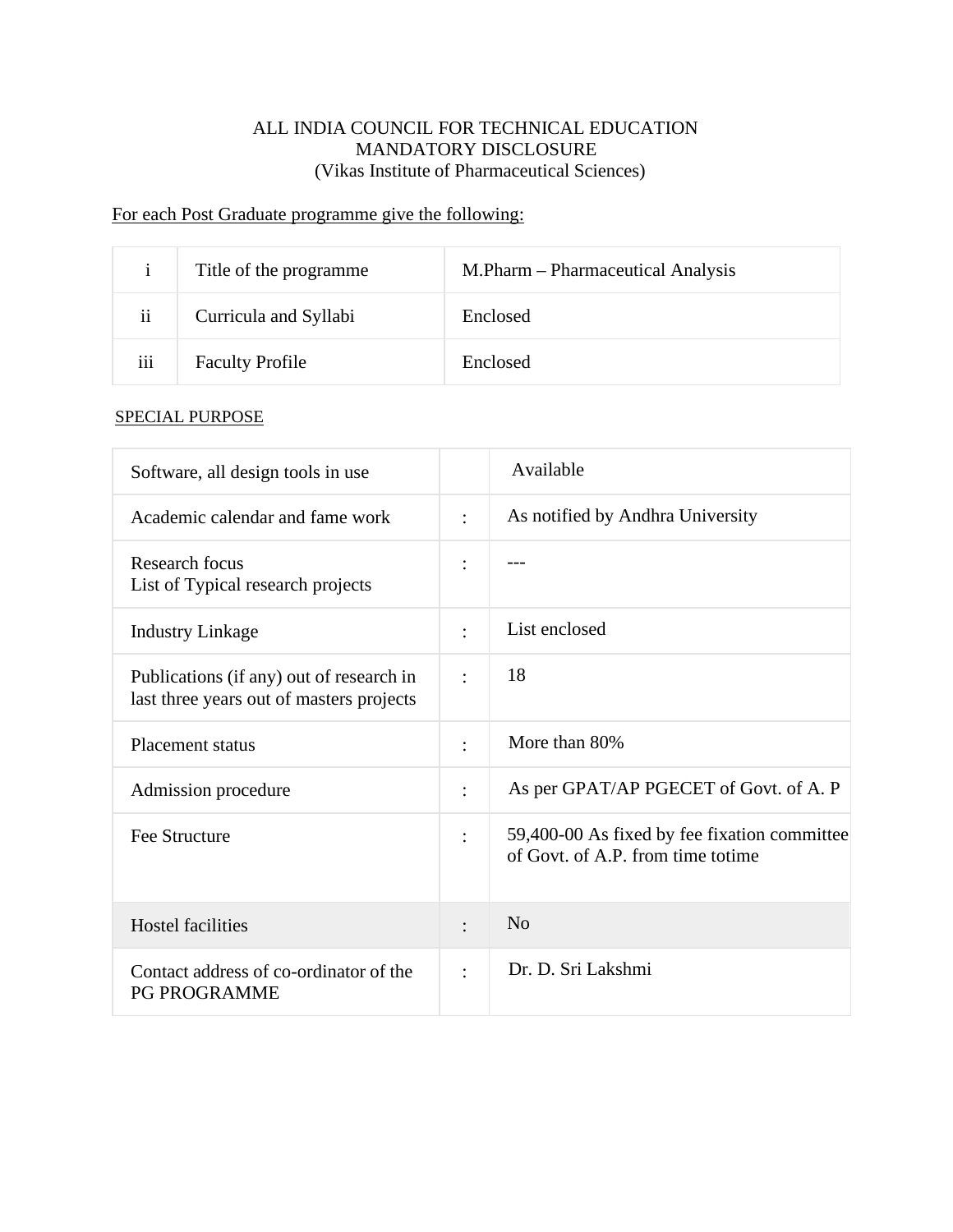# For each Post Graduate programme give the following:

| $\mathbf{1}$        | Title of the programme. | M.Pharm - Industrial Pharmacy |
|---------------------|-------------------------|-------------------------------|
| $\ddot{\mathbf{i}}$ | Curricula and Syllabi   | Enclosed                      |
| iii                 | <b>Faculty Profile</b>  | Enclosed                      |

| Software, all design tools in use                                                       |                | Available                                                                             |
|-----------------------------------------------------------------------------------------|----------------|---------------------------------------------------------------------------------------|
| Academic calendar and fame work                                                         | $\ddot{\cdot}$ | As notified by Andhra University                                                      |
| Research focus<br>List of Typical research projects                                     | :              |                                                                                       |
| <b>Industry Linkage</b>                                                                 | $\ddot{\cdot}$ | List enclosed                                                                         |
| Publications (if any) out of research<br>in last three years out of masters<br>projects | $\ddot{\cdot}$ |                                                                                       |
| <b>Placement status</b>                                                                 | $\ddot{\cdot}$ |                                                                                       |
| Admission procedure                                                                     | $\ddot{\cdot}$ | As per GPAT/AP PGECET of Govt. of A.P                                                 |
| <b>Fee Structure</b>                                                                    | $\ddot{\cdot}$ | 59,400-00 As fixed by fee fixation<br>committee of Govt. of A.P. from time to<br>time |
| <b>Hostel facilities</b>                                                                | $\ddot{\cdot}$ | No                                                                                    |
| Contact address of co-ordinator of the<br><b>PG PROGRAMME</b>                           | $\ddot{\cdot}$ | Dr. D. Srinivasa Sastry                                                               |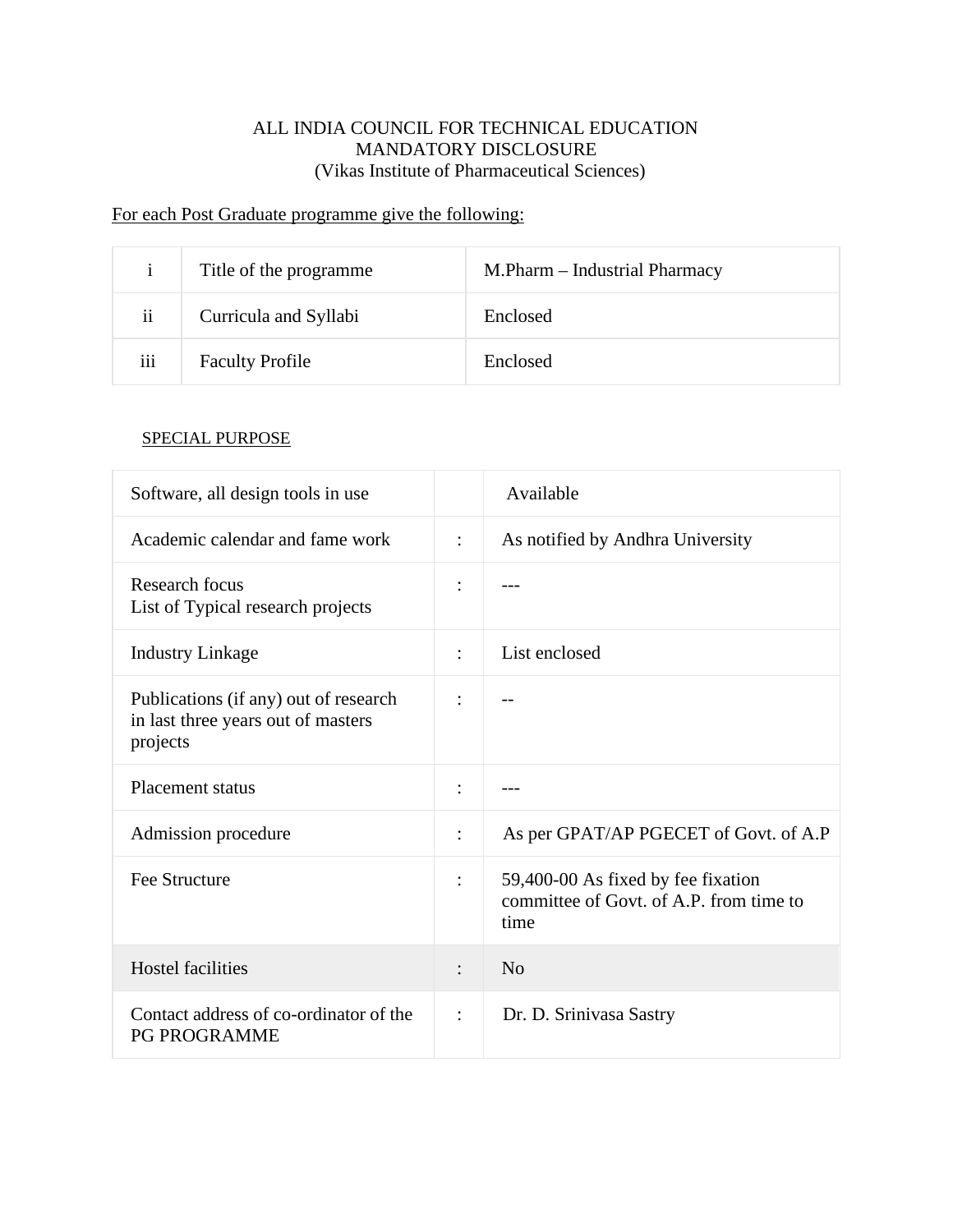# For each Post Graduate programme give the following:

| $\mathbf{1}$            | Title of the programme. | M.Pharm – Pharmaceutical Regulatory Affairs |
|-------------------------|-------------------------|---------------------------------------------|
| $\overline{\mathbf{1}}$ | Curricula and Syllabi   | Enclosed                                    |
| iii                     | <b>Faculty Profile</b>  | Enclosed                                    |

| Software, all design tools in use                                                       |                      | Available                                                                             |
|-----------------------------------------------------------------------------------------|----------------------|---------------------------------------------------------------------------------------|
| Academic calendar and fame work                                                         | $\ddot{\cdot}$       | As notified by Andhra University                                                      |
| Research focus<br>List of Typical research projects                                     |                      |                                                                                       |
| <b>Industry Linkage</b>                                                                 | $\ddot{\cdot}$       | List enclosed                                                                         |
| Publications (if any) out of research<br>in last three years out of masters<br>projects | $\ddot{\cdot}$       | 12                                                                                    |
| <b>Placement status</b>                                                                 | $\ddot{\phantom{a}}$ | More than 80%                                                                         |
| Admission procedure                                                                     | $\ddot{\cdot}$       | As per GPAT/AP PGECET of Govt. of A.P                                                 |
| Fee Structure                                                                           |                      | 59,400-00 As fixed by fee fixation<br>committee of Govt. of A.P. from time to<br>time |
| <b>Hostel facilities</b>                                                                | $\ddot{\cdot}$       | N <sub>o</sub>                                                                        |
| Contact address of co-ordinator of<br>the PG PROGRAMME                                  | $\ddot{\cdot}$       | Dr. B. Madhuharika                                                                    |